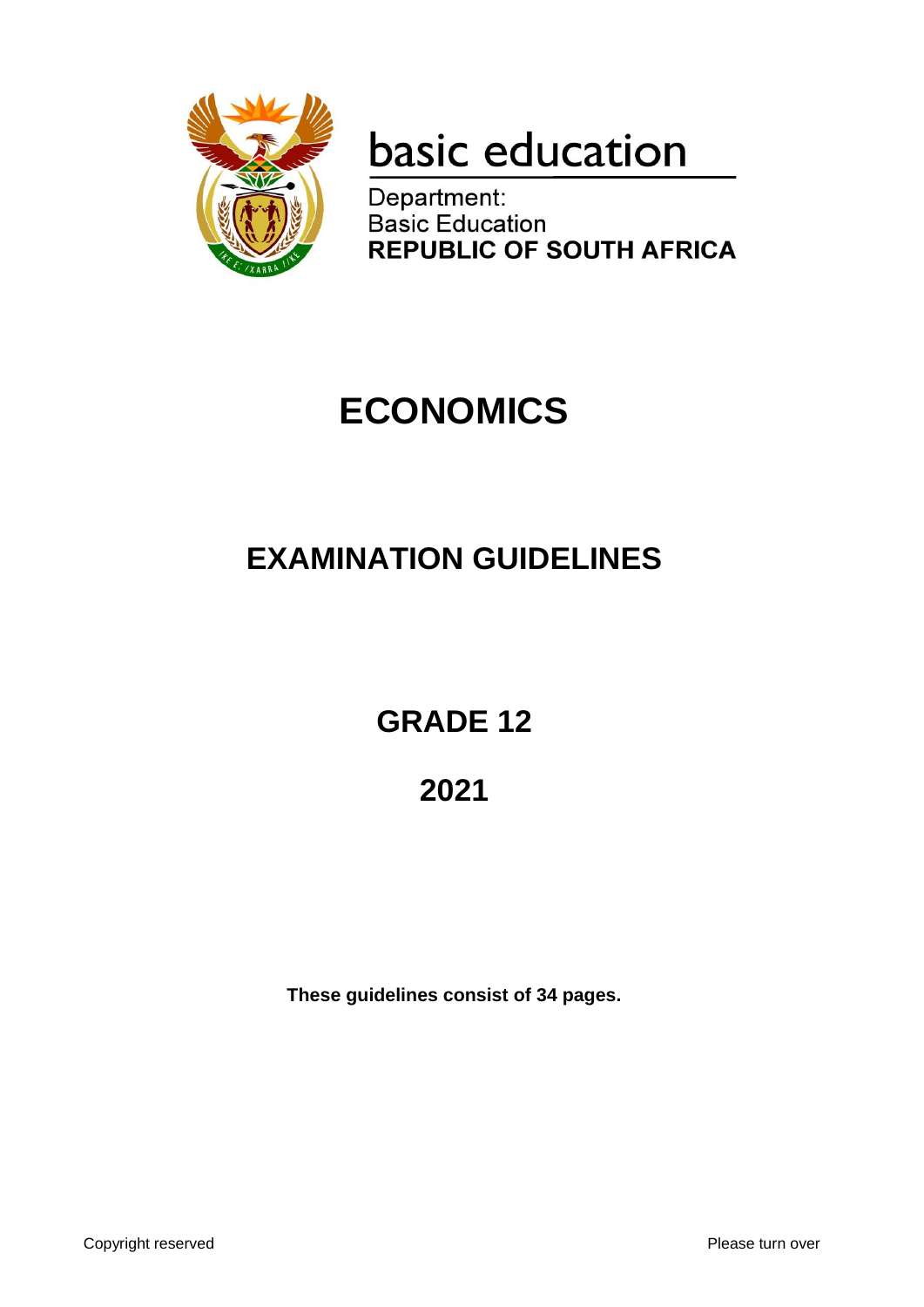**Page**

## **TABLE OF CONTENTS**

| 1.  | <b>INTRODUCTION</b>           | 3  |
|-----|-------------------------------|----|
| 2.  | <b>ASSESSMENT IN GRADE 12</b> | 4  |
| 2.1 | Format of question papers     | 4  |
| 2.2 | Details of question papers    | 4  |
| 2.3 | Cognitive-level grid          | 6  |
| 2.4 | A guideline to marking        |    |
| 2.5 | Command verb detail           | 10 |
| 2.6 | Higher-order questions        | 12 |
| 3.  | <b>CONTENT</b>                | 14 |
| 4.  | <b>CONCLUSION</b>             | 34 |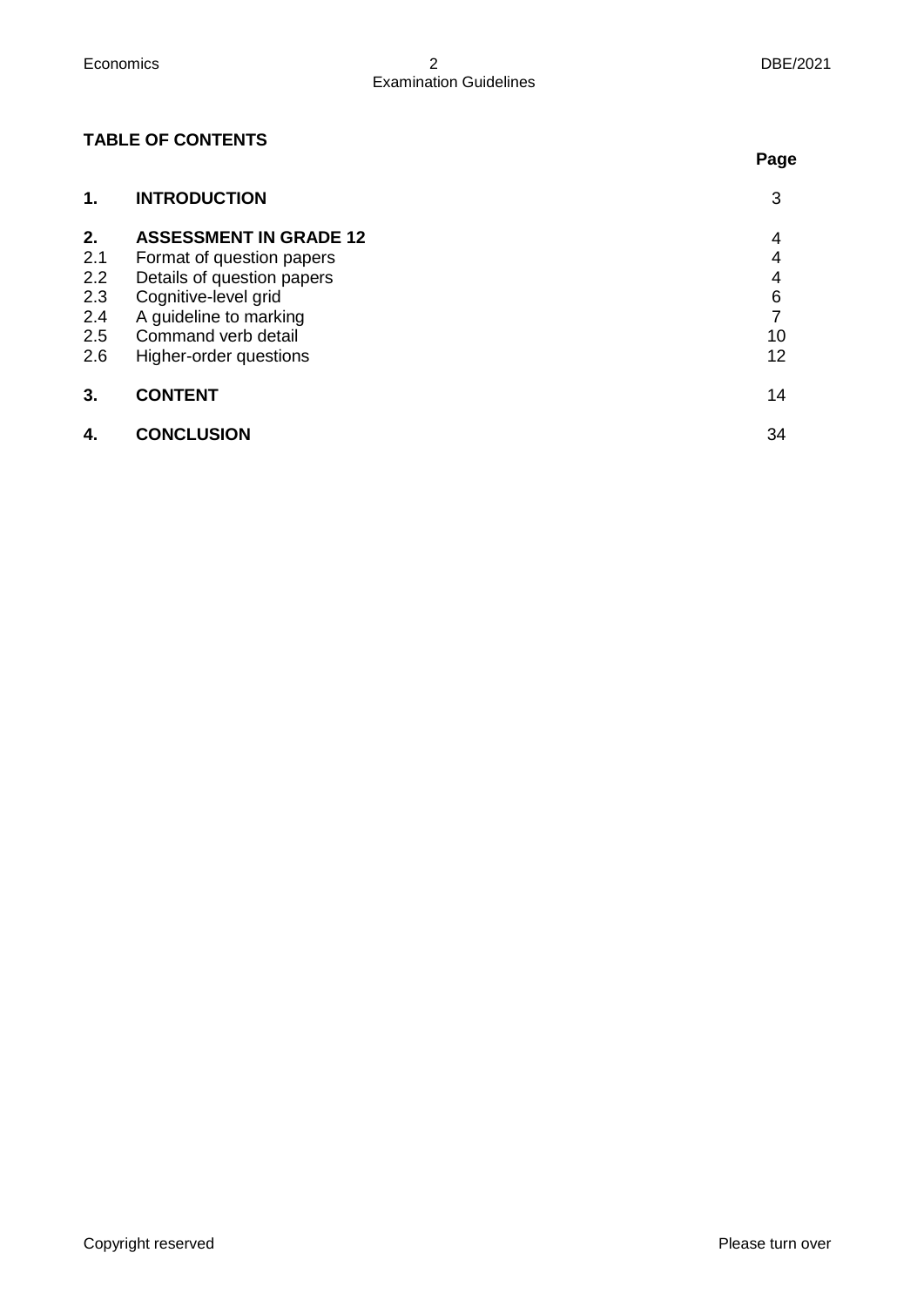#### **1. INTRODUCTION**

The *Curriculum and Assessment Policy Statement (CAPS)* for Economics outlines the nature and purpose of the subject Economics. This guides the philosophy underlying the teaching and assessment of the subject in Grade 12.

The purpose of these Examination Guidelines is to:

- Provide clarity on the depth and scope of the content to be taught and assessed in the Grade 12 National Senior Certificate (NSC) Examination in Economics.
- Assist teachers to adequately prepare learners for the examinations.

This document deals with the final Grade 12 external examinations. It does not deal in any depth with the School-Based Assessment (SBA).

These Examination Guidelines should be read in conjunction with:

- *The National Curriculum Statement (NCS) Curriculum and Assessment Policy Statement (CAPS):* Economics
- The National Protocol of Assessment: *An addendum to the policy document, the National Senior Certificate: A qualification at Level 4 on the National Qualifications Framework (NQF), regarding the National Protocol for Assessment (Grades R–12)*
- The national policy pertaining to the programme and promotion requirements of the National Curriculum Statement, Grades R–12

## **NOTE: All topics where 'discuss in detail/examine in detail/compare and contrast in detail' appear, should be regarded as essay topics for the next three-year cycle.**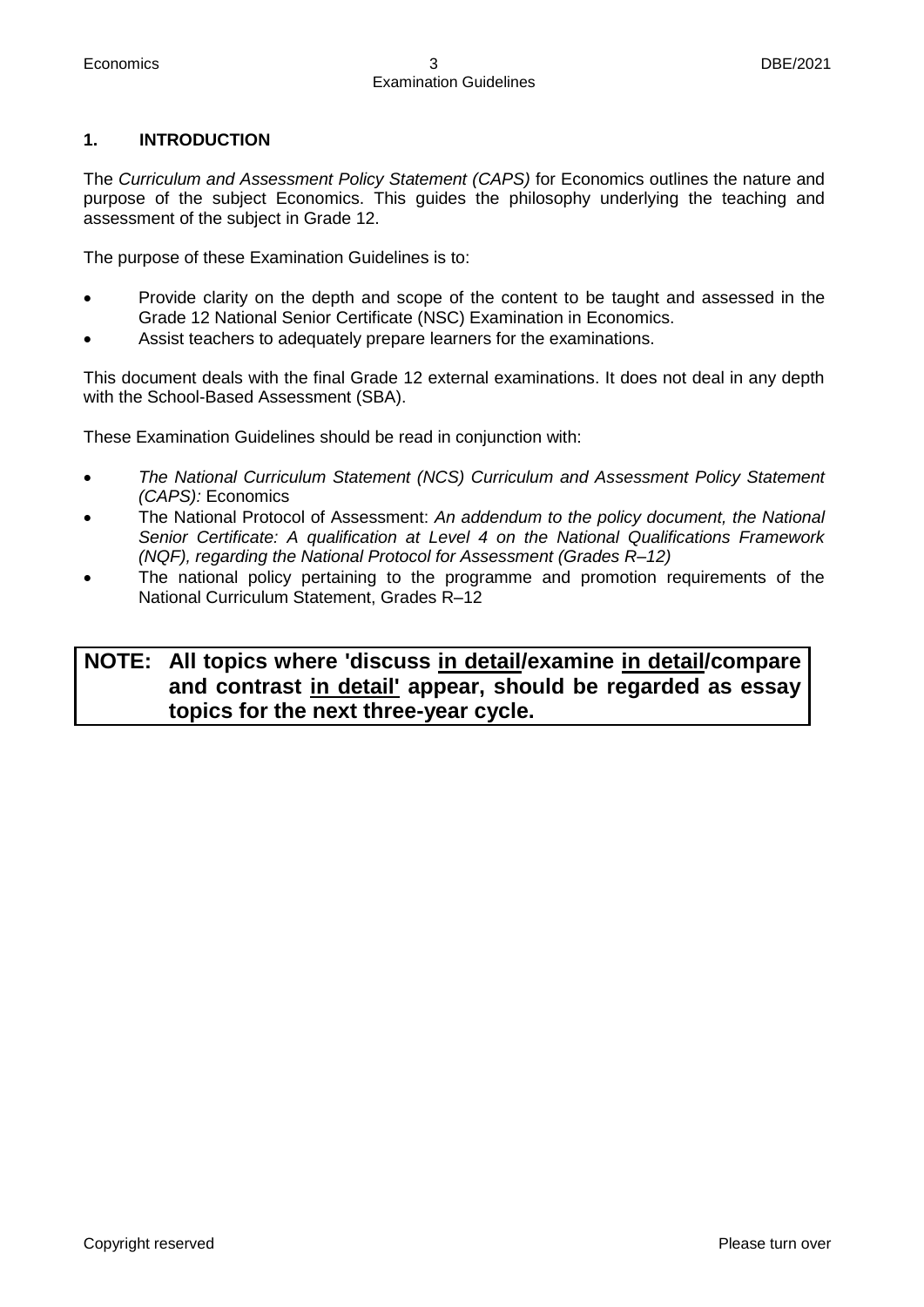#### **2. ASSESSMENT IN GRADE 12**

#### **2.1 Format of the question papers**

#### **CLASSIFICATION OF TOPICS FOR THE GRADE 12 ECONOMICS QUESTION PAPERS**

| <b>ECONOMICS GR.12</b>                                                       |                                             |  |  |  |
|------------------------------------------------------------------------------|---------------------------------------------|--|--|--|
| <b>PAPER 1</b>                                                               | <b>PAPER 2</b>                              |  |  |  |
| <b>150 MARKS</b><br>2 HOURS<br>$\qquad \qquad =$                             | <b>150 MARKS</b><br>2 HOURS                 |  |  |  |
| <b>MAIN TOPIC:</b><br><b>MACROECONOMICS</b>                                  | <b>MAIN TOPIC:</b><br><b>MICROECONOMICS</b> |  |  |  |
| <b>SUBTOPICS:</b>                                                            | <b>SUBTOPICS:</b>                           |  |  |  |
| Circular flow                                                                | <b>Perfect markets</b>                      |  |  |  |
| <b>Business cycles</b>                                                       | Imperfect markets<br>$\bullet$              |  |  |  |
| • Public sector                                                              | Market failures<br>$\bullet$                |  |  |  |
| Foreign exchange markets                                                     |                                             |  |  |  |
| <b>MAIN TOPIC:</b>                                                           | <b>MAIN TOPIC:</b>                          |  |  |  |
| <b>ECONOMIC PURSUITS</b>                                                     | <b>CONTEMPORARY ECONOMIC ISSUES</b>         |  |  |  |
| <b>SUBTOPICS:</b>                                                            | <b>SUBTOPICS:</b>                           |  |  |  |
| *Protectionism and free trade                                                | Inflation                                   |  |  |  |
| Growth and development                                                       | Tourism<br>$\bullet$                        |  |  |  |
| Industrial development policies                                              | Environmental sustainability<br>$\bullet$   |  |  |  |
| Economic and social performance                                              |                                             |  |  |  |
| indicators                                                                   |                                             |  |  |  |
| Note that Protectionism and Free Trade has been moved from Macroeconomics to |                                             |  |  |  |
| <b>Economic Pursuits.</b>                                                    |                                             |  |  |  |

#### **2.2 Details of question papers**

- Each paper carries 150 MARKS.
- The duration of each paper is **2 HOURS**.
- Each paper comprises SIX QUESTIONS divided into three sections. Of the six questions only FOUR must be answered as follows:
	- SECTION A: QUESTION 1 is COMPULSORY.
	- SECTION B: Consists of THREE questions: QUESTIONS 2-4 of which the candidate must choose only TWO
	- SECTION C: Consists of TWO questions: QUESTIONS 5-6 of which the candidate must choose only ONE
- The above papers must NOT be written on the same day.
- The detailed requirements of each section (per question paper) are indicated on the next page.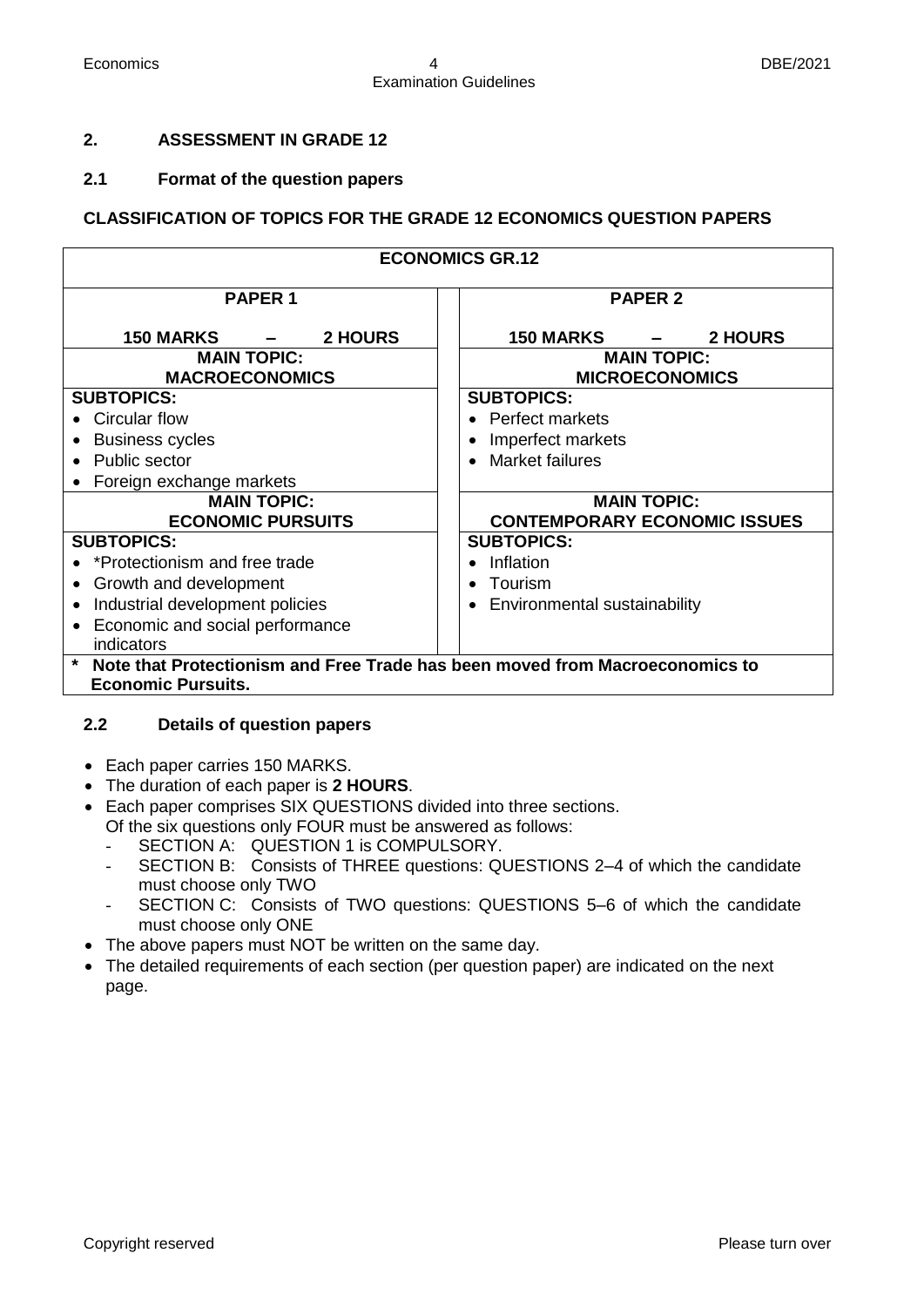| Economics          |                               | 5<br><b>Examination Guidelines</b>                                                                                                                                                                                                                                                                                                                                                                                                                                                                                                                        | DBE/2021                         |            |
|--------------------|-------------------------------|-----------------------------------------------------------------------------------------------------------------------------------------------------------------------------------------------------------------------------------------------------------------------------------------------------------------------------------------------------------------------------------------------------------------------------------------------------------------------------------------------------------------------------------------------------------|----------------------------------|------------|
|                    | <b>SECTION A (COMPULSORY)</b> |                                                                                                                                                                                                                                                                                                                                                                                                                                                                                                                                                           | <b>TOTAL: 30</b>                 |            |
| <b>QUESTION 1</b>  |                               |                                                                                                                                                                                                                                                                                                                                                                                                                                                                                                                                                           |                                  |            |
| 1.1                |                               | <b>MULTIPLE-CHOICE ITEMS (lower order)</b><br>WITH 4 POSSIBLE options per main topic = $8$ items (2 marks per item)                                                                                                                                                                                                                                                                                                                                                                                                                                       | $(8 \times 2)$                   | (16)       |
| 1.2                |                               | <b>MATCHING ITEMS (COLUMN A AND B) (lower order)</b><br>FOUR items per main topic = $8$ items (1 mark per item)                                                                                                                                                                                                                                                                                                                                                                                                                                           | $(8 \times 1)$                   | (8)        |
| 1.3                |                               | <b>GIVE THE TERM (lower order)</b><br>THREE items per main topic = $6$ items (1 mark per item)<br>Abbreviations, acronyms and examples are not acceptable.                                                                                                                                                                                                                                                                                                                                                                                                | (6x1)                            | (6)        |
|                    |                               | Although the questions are regarded as lower order, they may be classified as EASY (e.g.<br>open economy), MODERATE (e.g. real flow) or DIFFICULT (e.g. autonomous consumption).                                                                                                                                                                                                                                                                                                                                                                          |                                  |            |
|                    |                               | SECTION B (ANSWER TWO QUESTIONS IN THIS SECTION)                                                                                                                                                                                                                                                                                                                                                                                                                                                                                                          | <b>TOTAL: 80</b>                 |            |
|                    |                               | <b>QUESTIONS 2-4 (THREE QUESTIONS)</b>                                                                                                                                                                                                                                                                                                                                                                                                                                                                                                                    |                                  |            |
| $(50\%/50\%)$      |                               | ONE question per MAIN TOPIC and ONE combination question between the 2 MAIN TOPICS.                                                                                                                                                                                                                                                                                                                                                                                                                                                                       |                                  |            |
| 2.1                | Short items                   |                                                                                                                                                                                                                                                                                                                                                                                                                                                                                                                                                           |                                  |            |
|                    | 2.1.1<br>2.1.2                | Lower order (2 ITEMS) Name TWO.<br>Middle order (1 ITEM), e.g. How, why and what (an application type of<br>question).                                                                                                                                                                                                                                                                                                                                                                                                                                    | $(2 \times 1)$<br>$(1 \times 2)$ | (2)<br>(2) |
|                    | $\bullet$<br>$\bullet$        | 2.2–2.3 TWO data response questions (middle order), e.g. Study the following graph/cartoon/<br>table/extract/real data and answer the questions that follow.<br>Items in the data response questions must be 'scaffolded' from easy to difficult:<br>2 marks easy, 4 marks moderate and 4 marks difficult<br>The answers to the first 2 questions (1 mark each) may appear in the data, but<br>will be one of application<br>Data response questions give a context on what aspects to be assessed, and<br>answers would not necessary appear in the data | $(10 \times 2)$                  | (20)       |
| 2.4                |                               | ONE single question (middle order), e.g. explain, discuss, distinguish or differentiate<br>between, draw a correctly labelled graph/draw a correctly labelled graph and<br>explain//use the given graph and explain.                                                                                                                                                                                                                                                                                                                                      |                                  | (8)        |
| 2.5                | textbooks.                    | ONE single question (higher order), e.g. how, why or evaluate.<br>Higher order questions are grounded in the content. These types of questions<br>test critical thinking, where candidates should be able to apply their<br>knowledge, through logical reasoning and also have an awareness of their<br>current economic climate. Content (covered by discuss/examine/describe/<br>analyse/explain/evaluate/compare/assess/justify/construct/calculate)<br>assessed as higher-order questions. Answers will not necessarily be found in                   | can<br>be                        | (8)        |
|                    |                               | With regard to what, how and why questions, learners must be guided by the mark<br>allocation when answering the question. E.g. Why  (2 marks) will require ONE<br>discussion point and Why  (8 marks) will require THREE to FOUR discussion<br>points depending on examples given.<br>Responses must give effect to the contextual demands of the question!                                                                                                                                                                                              |                                  | $[40]$     |
| Copyright reserved |                               |                                                                                                                                                                                                                                                                                                                                                                                                                                                                                                                                                           | Please turn over                 |            |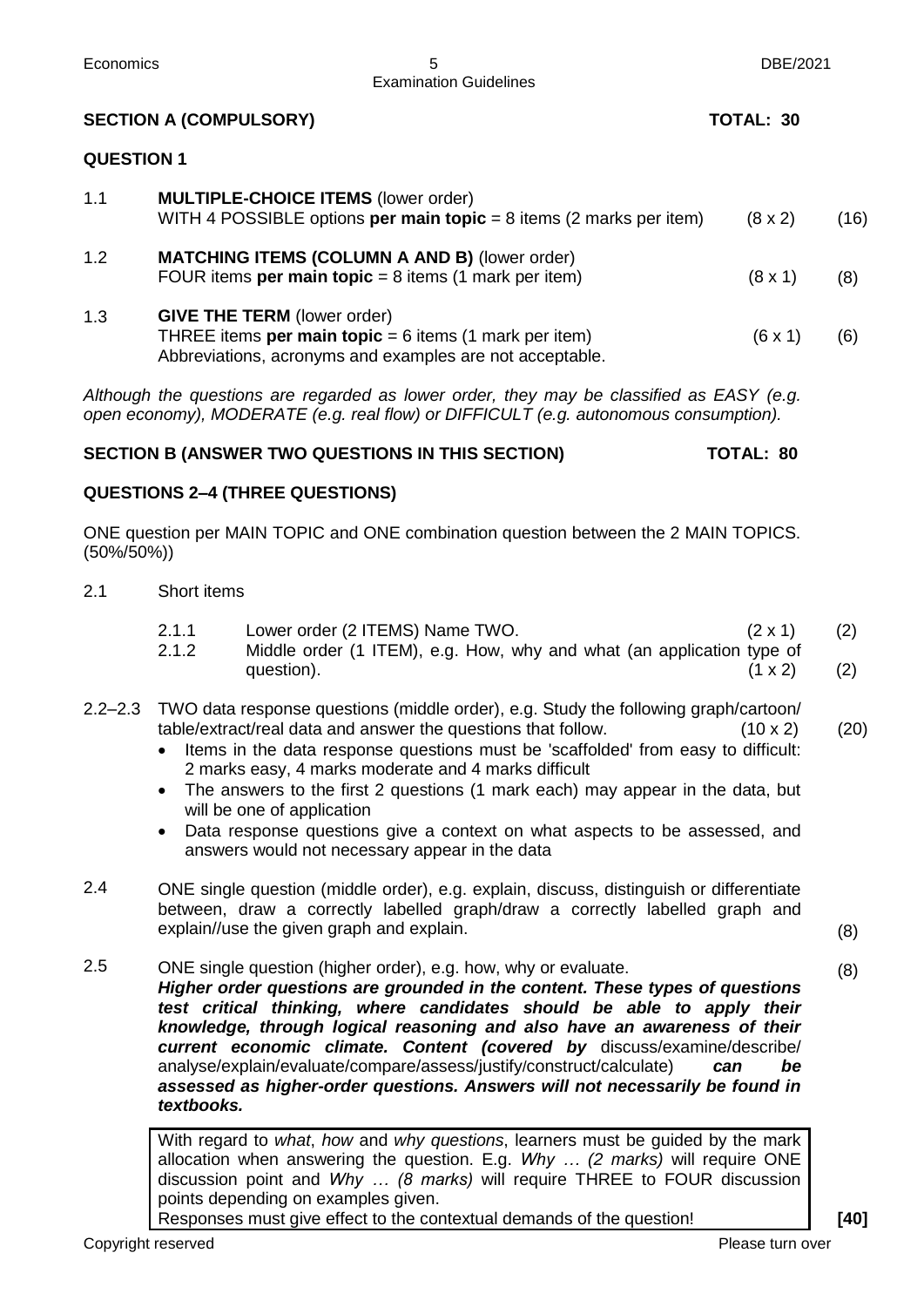#### Economics 6 DBE/2021 Examination Guidelines

#### **SECTION C (ANSWER ONE QUESTION IN THIS SECTION TOTAL: 40**

### **QUESTIONS 5–6 (TWO ESSAY QUESTIONS)** ONE question per MAIN TOPIC

| <b>STRUCTURE OF ESSAY</b>                                                                                                                                                                                                                           | <b>MARK</b><br><b>ALLOCATION</b> |
|-----------------------------------------------------------------------------------------------------------------------------------------------------------------------------------------------------------------------------------------------------|----------------------------------|
| <b>Introduction</b>                                                                                                                                                                                                                                 |                                  |
| The introduction is a lower-order response.                                                                                                                                                                                                         | Max. 2                           |
| A good starting point would be to define the main concept related to the<br>question topic.                                                                                                                                                         |                                  |
| Do not include any part of the question in your introduction.                                                                                                                                                                                       |                                  |
| Do not repeat any part of the introduction in the body.                                                                                                                                                                                             |                                  |
| Avoid saying in the introduction what you are going to discuss in the body.                                                                                                                                                                         |                                  |
| <b>Body</b><br>Main part: Discuss in detail/In-depth discussion/Examine/Critically discuss/<br>Analyse/Compare/Evaluate/Distinguish/Differentiate/Explain / Draw a graph and<br>explain / Use the graph given and explain/Complete the given graph/ | Max. 26                          |
| Additional part: Give own opinion/Critically discuss/Evaluate/Critically evaluate/<br>Calculate/Deduce/Compare/Explain/Distinguish/Interpret/Briefly debate/<br>How/Suggest <i>/Construct graph (foreign exchange market, multiplier)</i>           | Max. 10                          |
| <b>Conclusion</b>                                                                                                                                                                                                                                   |                                  |
| Any higher-order conclusion should include:                                                                                                                                                                                                         | Max. 2                           |
| A brief summary of what has been discussed without repeating facts already<br>mentioned                                                                                                                                                             |                                  |
| Any opinion or value judgement on the facts discussed<br>$\bullet$                                                                                                                                                                                  |                                  |
| Additional support information to strengthen the discussion/analysis<br>$\bullet$                                                                                                                                                                   |                                  |
| A contradictory viewpoint with motivation, if required<br>$\bullet$                                                                                                                                                                                 |                                  |
| Recommendations                                                                                                                                                                                                                                     |                                  |
| <b>TOTAL</b>                                                                                                                                                                                                                                        | 40                               |

### **2.3 Cognitive-level grid**

| <b>MAIN TOPICS</b> |            | <b>SECTION A</b>                                                                                                                                                                |                                     |                     | <b>SECTION B</b>          |                                                                                         |                  |                         | <b>SECTION C</b> |                    |        |
|--------------------|------------|---------------------------------------------------------------------------------------------------------------------------------------------------------------------------------|-------------------------------------|---------------------|---------------------------|-----------------------------------------------------------------------------------------|------------------|-------------------------|------------------|--------------------|--------|
|                    |            | <b>Multiple</b><br>choice                                                                                                                                                       | <b>Matching</b><br>Items A<br>and B | Give<br>the<br>term | <b>Short items</b>        |                                                                                         | Data<br>response | <b>Single Questions</b> |                  | Essay<br>Questions |        |
|                    |            | Lower                                                                                                                                                                           | Lower                               | Lower               | Lower                     | <b>Middle</b>                                                                           | <b>Middle</b>    | <b>Middle</b>           | Higher           | Lower              | Higher |
|                    |            | $4x^2 = 8$                                                                                                                                                                      | $4x1 = 4$                           | $3x1 =$<br>3        | $2x1 =$<br>2              | $1x^2 = 2$                                                                              | $2x10 = 20$      | 8                       | 8                | 10 <sup>1</sup>    | 30     |
|                    |            | $4x^2 = 8$                                                                                                                                                                      | $4x1 = 4$                           | $3x1 =$<br>3        | $2x1 =$<br>$\overline{2}$ | $1x^2 = 2$                                                                              | $2x10 = 20$      | 8                       | 8                | 10 <sup>1</sup>    | 30     |
|                    |            |                                                                                                                                                                                 |                                     |                     | $2x1 =$<br>$\overline{2}$ | $1x^2 = 2$                                                                              | $2x10 = 20$      | 8                       | 8                |                    |        |
| <b>TOTAL</b>       |            | 16                                                                                                                                                                              | 8                                   | 6                   | 4                         | 4                                                                                       | 40               | 16                      | 16               | 10 <sup>1</sup>    | 30     |
|                    |            |                                                                                                                                                                                 |                                     |                     |                           |                                                                                         |                  |                         |                  |                    |        |
|                    |            | $4x^2 = 8$                                                                                                                                                                      | $4x1 = 4$                           | $3x1 =$<br>3        | $2x1 =$<br>2              | $1x^2 = 2$                                                                              | $2x10 = 20$      | 8                       | 8                | 10 <sup>1</sup>    | 30     |
|                    |            | $4x^2 = 8$                                                                                                                                                                      | $4x1 = 4$                           | $3x1 =$<br>3        | $2x1 =$<br>2              | $1x^2 = 2$                                                                              | $2x10 = 20$      | 8                       | 8                | 10 <sup>1</sup>    | 30     |
|                    |            |                                                                                                                                                                                 |                                     |                     | $2x1 =$<br>2              | $1x^2 = 2$                                                                              | $2x10 = 20$      | 8                       | 8                |                    |        |
| <b>TOTAL</b>       |            | 16                                                                                                                                                                              | 8                                   | 6                   | 4                         | 4                                                                                       | 40               | 16                      | 16               | 10                 | 30     |
|                    |            |                                                                                                                                                                                 |                                     |                     |                           |                                                                                         |                  |                         | %                |                    |        |
| <b>PAPER 1</b>     |            |                                                                                                                                                                                 |                                     |                     |                           |                                                                                         |                  |                         |                  |                    |        |
|                    |            |                                                                                                                                                                                 |                                     |                     |                           |                                                                                         |                  |                         |                  | 40,0               |        |
|                    | <b>AND</b> | Macroeconomics<br><b>Economic Pursuits</b><br>Macro and<br><b>Pursuits</b><br><b>Microeconomics</b><br>Contemporary<br>Economics<br>Micro and<br>Contemporary<br><b>PAPER 2</b> |                                     |                     |                           | <b>COGNITIVE LEVELS</b><br>Lower Order (Levels 1 and 2)<br>Middle Order(Levels 3 and 4) |                  |                         | 44               | <b>MARKS</b><br>60 | 29,3   |

**Higher Order(Levels 5 and 6)** 46 46 30,7

**NOTE:** Cognitive-level deviations not to exceed 2,67%.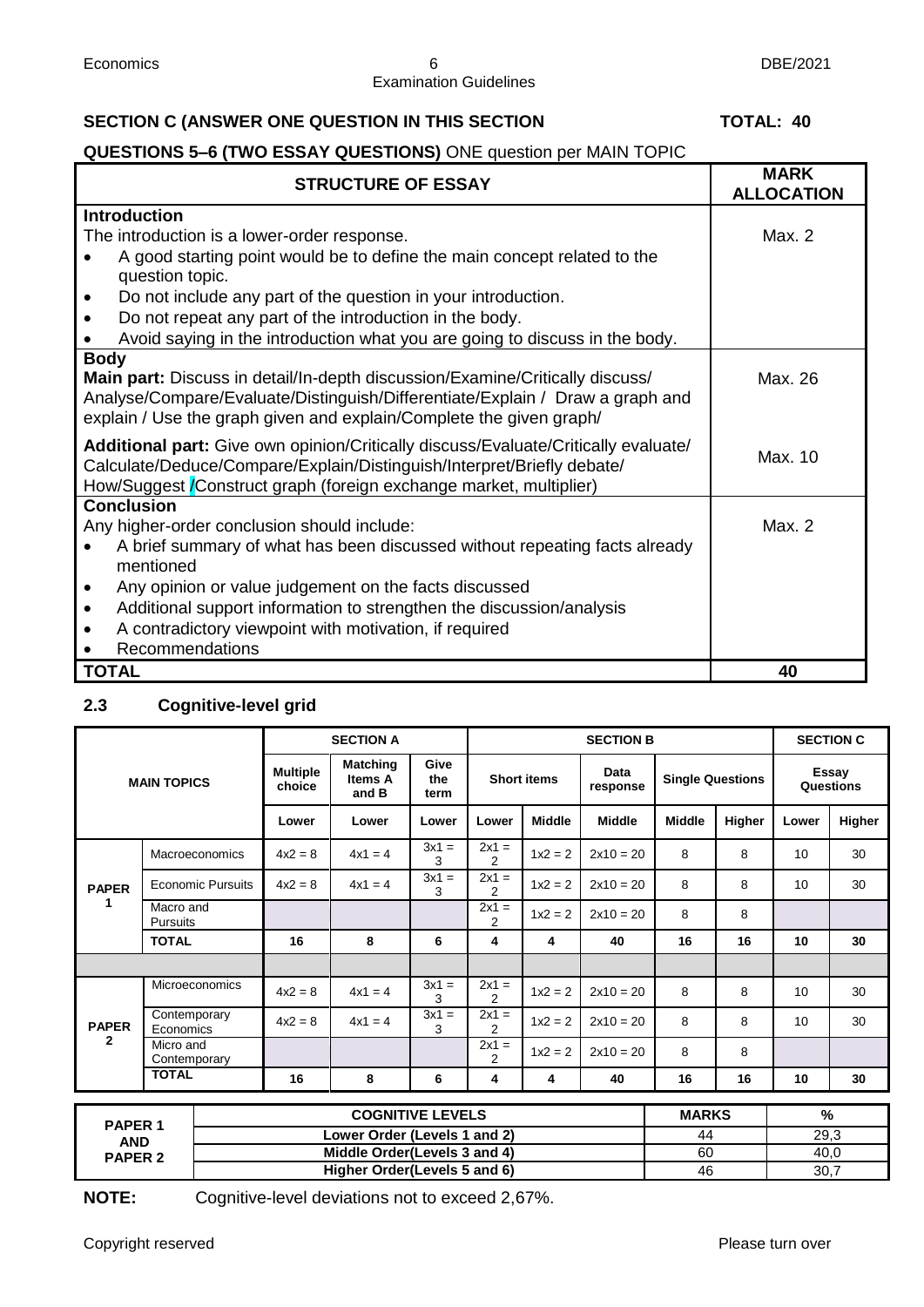#### Economics 7 DBE/2021 Examination Guidelines

#### **2.4 A guideline to marking**

| Mark allocation depends on the cognitive level of the question, as follows:                                                                                                                                                                                                                                                      |  |  |  |  |
|----------------------------------------------------------------------------------------------------------------------------------------------------------------------------------------------------------------------------------------------------------------------------------------------------------------------------------|--|--|--|--|
| <b>SECTION A</b>                                                                                                                                                                                                                                                                                                                 |  |  |  |  |
| <b>Multiple choice items:</b><br>2 marks per item (8 x 2) 16                                                                                                                                                                                                                                                                     |  |  |  |  |
| E.g. Oligopolies that collude in a formal manner are called<br>A. cartels. $\checkmark$<br>(Items from this section are easy/moderate lower-order questions, and requires only recall the candidate<br>must only identify a particular economic concept from a description given)                                                |  |  |  |  |
| <b>Matching items (Column A and B):</b><br>1 mark per item<br>$(8 \times 1)$ $(8)$                                                                                                                                                                                                                                               |  |  |  |  |
| E.g. Inflation<br>Sustained increase in the general price level ✔<br>(Items from this section are easy/moderate lower-order questions, and requires only recall The candidate<br>must match a particular economic item in Column A with a description given in Column B)                                                         |  |  |  |  |
| Give one term for definition given:<br>1 mark per item<br>$(6 \times 1)$ $(6)$                                                                                                                                                                                                                                                   |  |  |  |  |
| E.g. The system of processing waste material into new products.<br>Recycling ✔<br>(Items from this section are moderate/difficult lower-order questions and require recall. The candidate must<br>be able to recall a particular economic concept from a given definition)<br>NOTE: In these items the answers are not provided. |  |  |  |  |
| <b>SECTION B</b>                                                                                                                                                                                                                                                                                                                 |  |  |  |  |
| <b>List TWO</b><br>1 mark per item<br>$(2 \times 1)$ (2)                                                                                                                                                                                                                                                                         |  |  |  |  |
| E.g. Give TWO reasons for market failure.<br>Externalities /<br>Missing markets √<br>Imperfect competition V<br>(This is an easy lower-order question and requires recall. It is therefore expected that the candidate shall<br>provide the correct facts according to the approved textbooks.)                                  |  |  |  |  |
| What? Why? How? and Show<br>2 marks for a correct answer (1 x 2) (2)                                                                                                                                                                                                                                                             |  |  |  |  |
| E.g. What effect will a weak currency have on exports?<br>It will lead to an increase in exports. √ √<br>(This is an easy to moderate middle-order question and requires understanding. It is therefore expected<br>that the candidate shall provide the correct reasoning/understanding of the particular concept or fact)      |  |  |  |  |
| <b>TWO data response questions</b><br>$2 \times 10$<br>(20)                                                                                                                                                                                                                                                                      |  |  |  |  |
| Items on a: Cartoon, Extract, Graph, Table, Pictures, or a mix<br>(This is an easy to difficult <b>middle-order</b> question and requires insight and understanding of the particular<br>topic) Questions range from easy to difficult.<br>E.g. GRAPH                                                                            |  |  |  |  |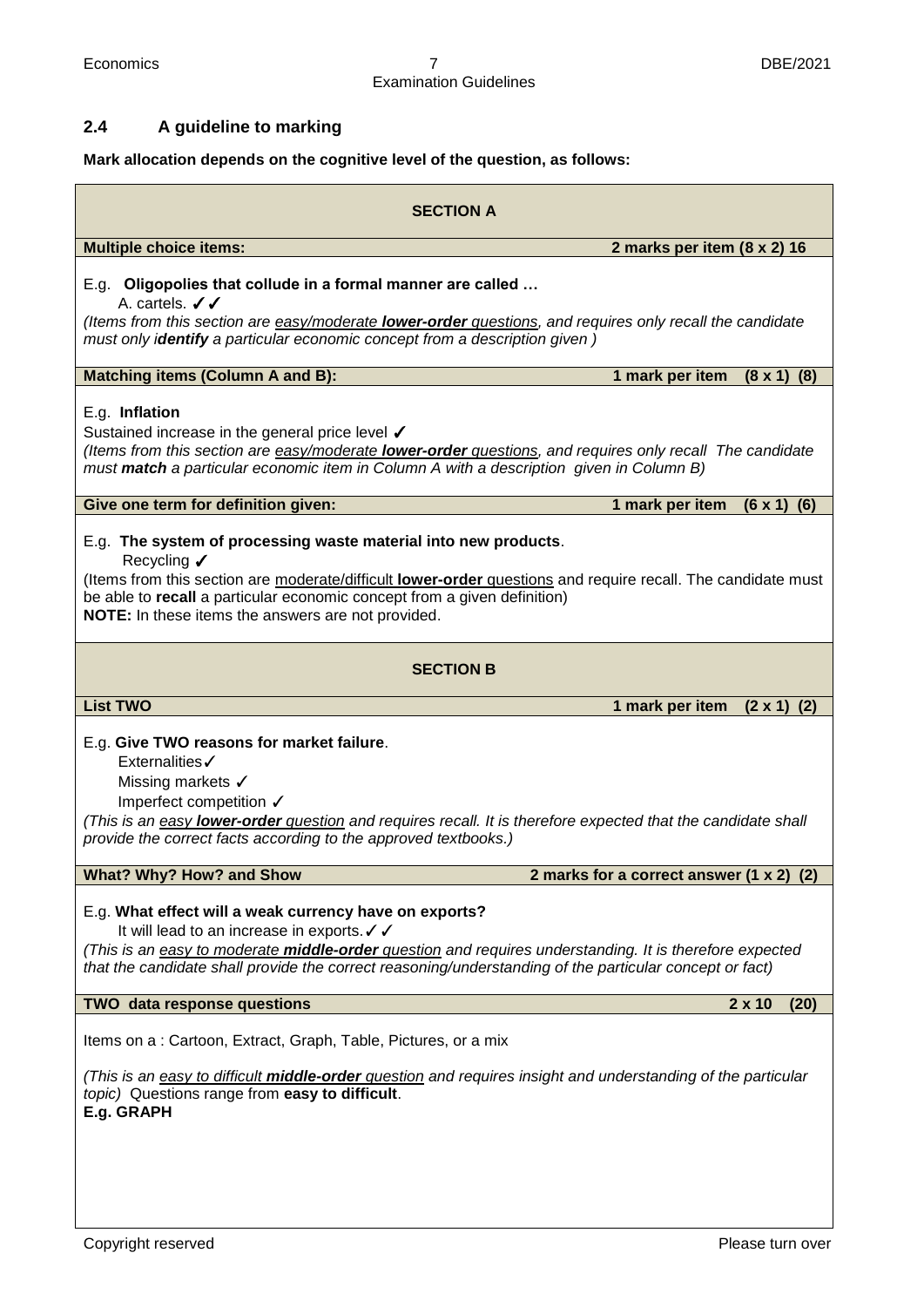



*(This is a moderate to difficult middle-order question and requires insight and understanding of the particular topic, candidates must be able to recall, reason facts from approved textbooks and then substantiate/demonstrate the facts with appropriate examples)* 

Allocation of marks: TWO marks will be allocated per fact. Listing of examples will only count ONE mark. If an example is appropriately explained, TWO marks will be allocated. If facts are only listed, a maximum of FOUR marks will be allocated.

#### **Paragraph question** (4 x 2) or (2 x 4) (8) *(This is a higher-order question and requires deeper insight and understanding of the particular topic. Candidates must be able to give their own opinion and then substantiate / demonstrate arguments against / in favour of or to recommend solutions on certain issues. Application of knowledge.)*

*Candidates must be able to:*

- give their own opinion and then substantiate / demonstrate arguments against or in favour
- evaluate and critique certain actions/values... in the economy
- analyse certain aspects ... in the economy by unpacking and critique
- use economic models e.g. graph and diagram to explain certain aspects of economics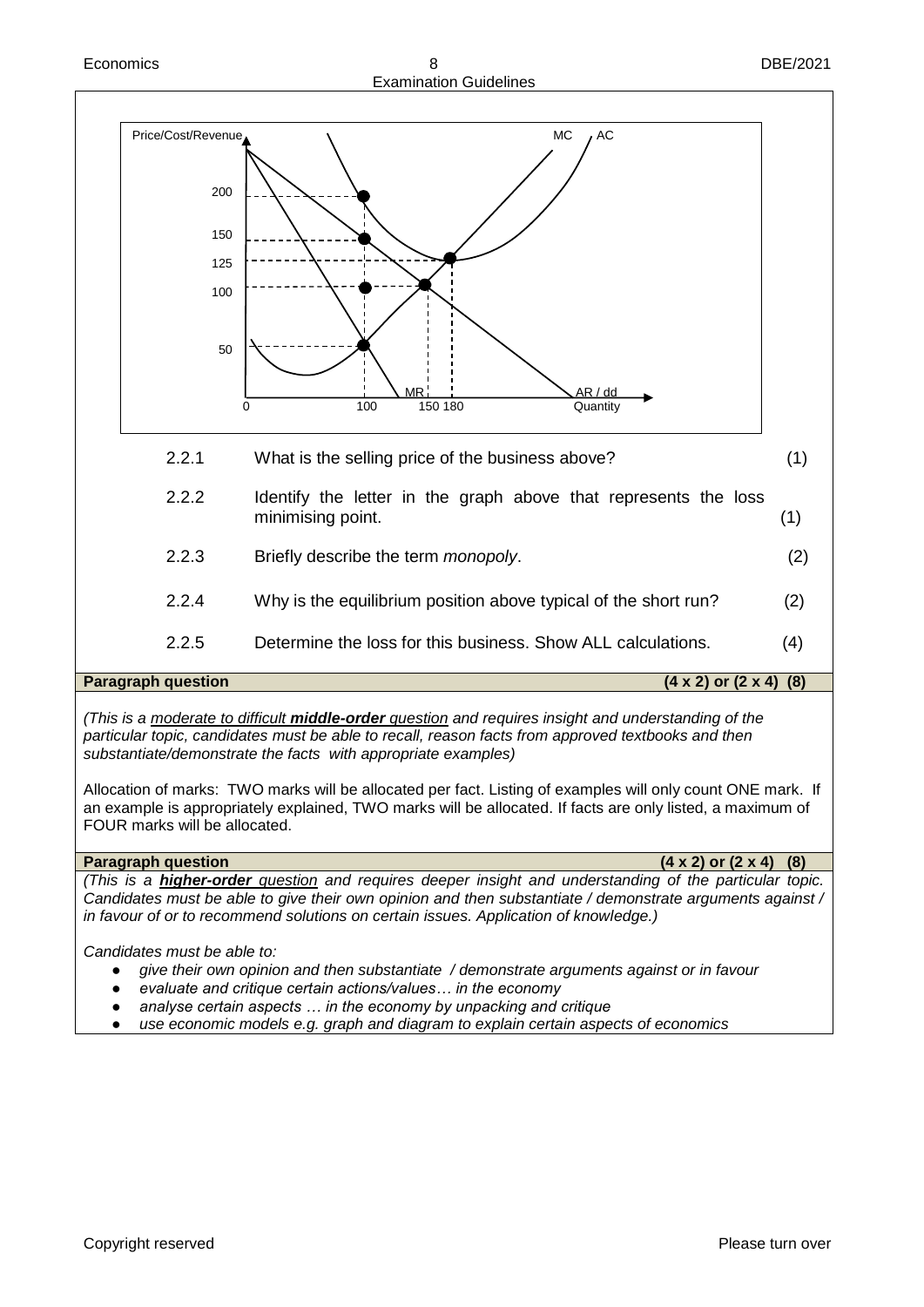#### **SECTION C**

#### **Essay question (40)**

#### **Introduction (2)**

*(The introduction is a moderate to difficult lower-order response, A candidate can use an accepted definition or an appropriate explanation of the topic under discussion as an introduction)*

**Allocation of marks**: TWO marks will be allocated if a candidate can provide a correct definition or an appropriate explanation of the topic under discussion.

#### **Body: Main part** (26) *Body: Main part*

*(The main part is a higher-order response which contains some lower-order elements. E.g. The listing of headings can be regarded as a lower-order response)*

#### *Example: If the question reads; '***Discuss how fiscal policy can be used to smooth out business cycles'.**

- *The answer must relate to the issue surrounding taxes and government expenditure by showing how they are used in the smoothing of cycles.*
- If a learner only discussed fiscal policy without clearly showing the relationship in smoothing of cycles, *the learner cannot obtain maximum marks.*
- Guard against accepting information under a particular heading just because it appears in the text. *Sometimes the information does not relate to the question asked.*
- Keep in mind that textbooks give more or less information about a topic than is required by the *examination guidelines. In terms of the examination guidelines, more than one question can be asked on a particular topic. The learner must be able to select/ extracts the relevant information and then relate it to the question.*

#### **Allocation of marks**:

- ONE mark will be given for a fact that is not written in context / listed / not fully explained.
- TWO marks will be given for a fact that is fully explained and relates to the question.

E.g. If the candidate refers to price leadership in his response, and the candidate writes: 'price leader', (a single concept without any further detail) the candidate will only get ONE mark.

If the candidate writes; 'the price leader is usually the largest or dominant business in the industry', the candidate will get TWO marks.

#### **Body: Additional part (10)**

*(This is a moderate to difficult higher-order question and requires deeper insight and understanding of the particular topic. Candidates must be able to:*

- *Give their own opinion and then substantiate/demonstrate arguments against or in favour*
- *Evaluate and critique certain actions/values… in the economy*
- *Analyse certain aspects … in the economy by unpacking and critique*
- *Use economic models, e.g. graphs and diagrams, to explain certain aspects of economics*

#### **Allocation of marks:**

- Guard against accepting information under a particular heading just because it appears in the text. *Sometimes the information does not relate to the question asked.*
- *It must be remembered that textbooks gives more/less information about a topic than is required by the examination guidelines. In terms of the exam guideline more than one question can be asked on the topic. The learner must be able to select the relevant information and relate it to the question.*
- **ONE mark** will be given to a fact that is not in context / not fully explained.
- **TWO marks** will be given for fact that is fully explained and is within the context of what is been asked in the question.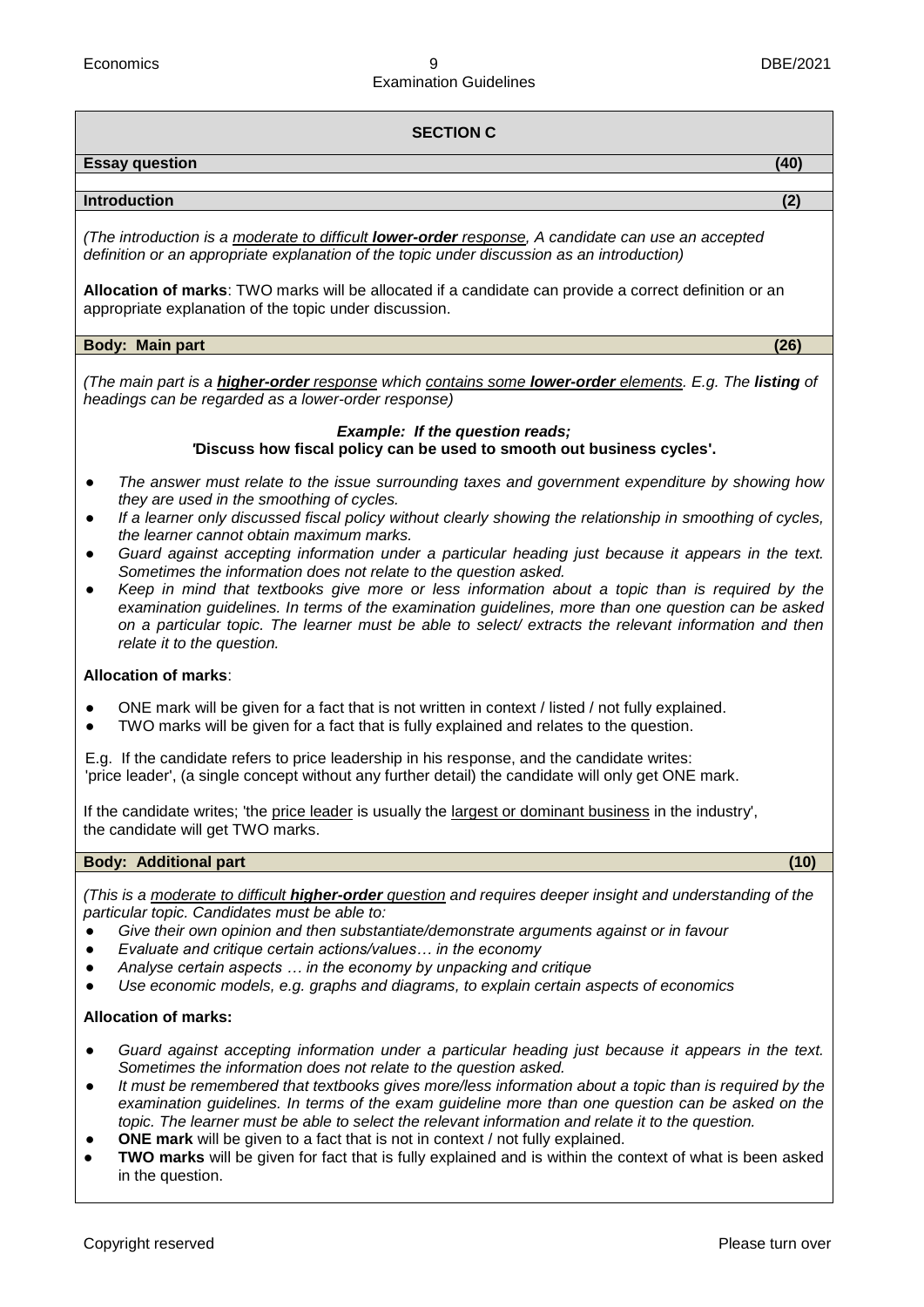#### **Conclusion (2)**

*(The conclusion is a moderate to difficult lower-order response, the candidate can use any appropriate final/finishing remark on the topic under discussion)*

**Allocation of marks:** TWO marks will be given if a candidate can provide an *appropriate finishing/final remark on the topic under discussion)*

**NOTE:** To develop critical thinking within the subject economics teachers must comply with the prescribed way of marking, it should start at Gr.10 level.

#### **2.5 Command verb detail**

The following list of command verbs, **among others**, gives an indication of the scope and depth of examinable content:

| <b>COMMAND VERB</b>                                                                                                                                                                                                                                                   | <b>LINK TO EXAMINATION PAPERS</b>                                                                                                                                                           |
|-----------------------------------------------------------------------------------------------------------------------------------------------------------------------------------------------------------------------------------------------------------------------|---------------------------------------------------------------------------------------------------------------------------------------------------------------------------------------------|
| Discuss in detail/In-depth discussion/<br>Examine/Critically discuss/Analyse/<br>Compare/Evaluate/Distinguish/<br>Differentiate/Explain/Assess/Debate/<br>Draw a graph and explain/Use the graph<br>given and explain/Complete the graph                              | Main part in essay question<br>Higher order 20 marks (levels 5 and 6)<br>$\bullet$<br>Lower order 10 marks (levels 1 and 2)<br>$\bullet$                                                    |
|                                                                                                                                                                                                                                                                       |                                                                                                                                                                                             |
| Give own opinion/Critically discuss/<br>Evaluate/Critically evaluate/Construct a<br>graph/Calculate/Deduce/Compare/<br>Distinguish/Interpret/Justify/Debate/<br>Propose                                                                                               | <b>Additional part in essay question</b><br>Higher order 10 marks (levels 5 and 6)<br>$\bullet$                                                                                             |
|                                                                                                                                                                                                                                                                       |                                                                                                                                                                                             |
| Give own opinion/Critically discuss/<br>Evaluate/Critically evaluate/Draw a<br>graph and explain/Use the graph given<br>and explain/Complete the graph/<br>Calculate/Deduce/Compare/Show/<br>Distinguish/Interpret/Briefly discuss/<br>Explain/Justify/Briefly debate | <b>Single Questions</b><br>One 8 marks middle-order question (levels 3 and 4)<br>$\bullet$<br>One 8 marks higher-order question (levels 5 and 6)<br>$\bullet$                               |
|                                                                                                                                                                                                                                                                       |                                                                                                                                                                                             |
| Use the: graph/table/diagram/cartoon/<br>extract/data/information/text and /<br>Calculate/Deduce/Compare/Distinguish/<br>Interpret/Briefly discuss/Briefly explain/<br>Define/Give a broad outline/Briefly<br>debate/What?/How?/Why?/Show/Give<br>own opinion         | <b>Data Response Questions</b><br>Middle-order questions<br>$\bullet$<br>Levels 3 and 4<br>$\bullet$<br>10 marks each,<br>$\bullet$<br>Items will range from easy to difficult<br>$\bullet$ |
|                                                                                                                                                                                                                                                                       |                                                                                                                                                                                             |
| Choose the correct answer (multiple-<br>choice items)/Match Columns A and B/<br>Give one concept for/List/What?/How?/<br>Why?/Show                                                                                                                                    | <b>Short and Objective items</b><br>Lower-order items<br>$\bullet$<br>1 and $2$<br>$\bullet$<br>Items vary from easy to difficult<br>$\bullet$<br>1 or 2 marks each<br>$\bullet$            |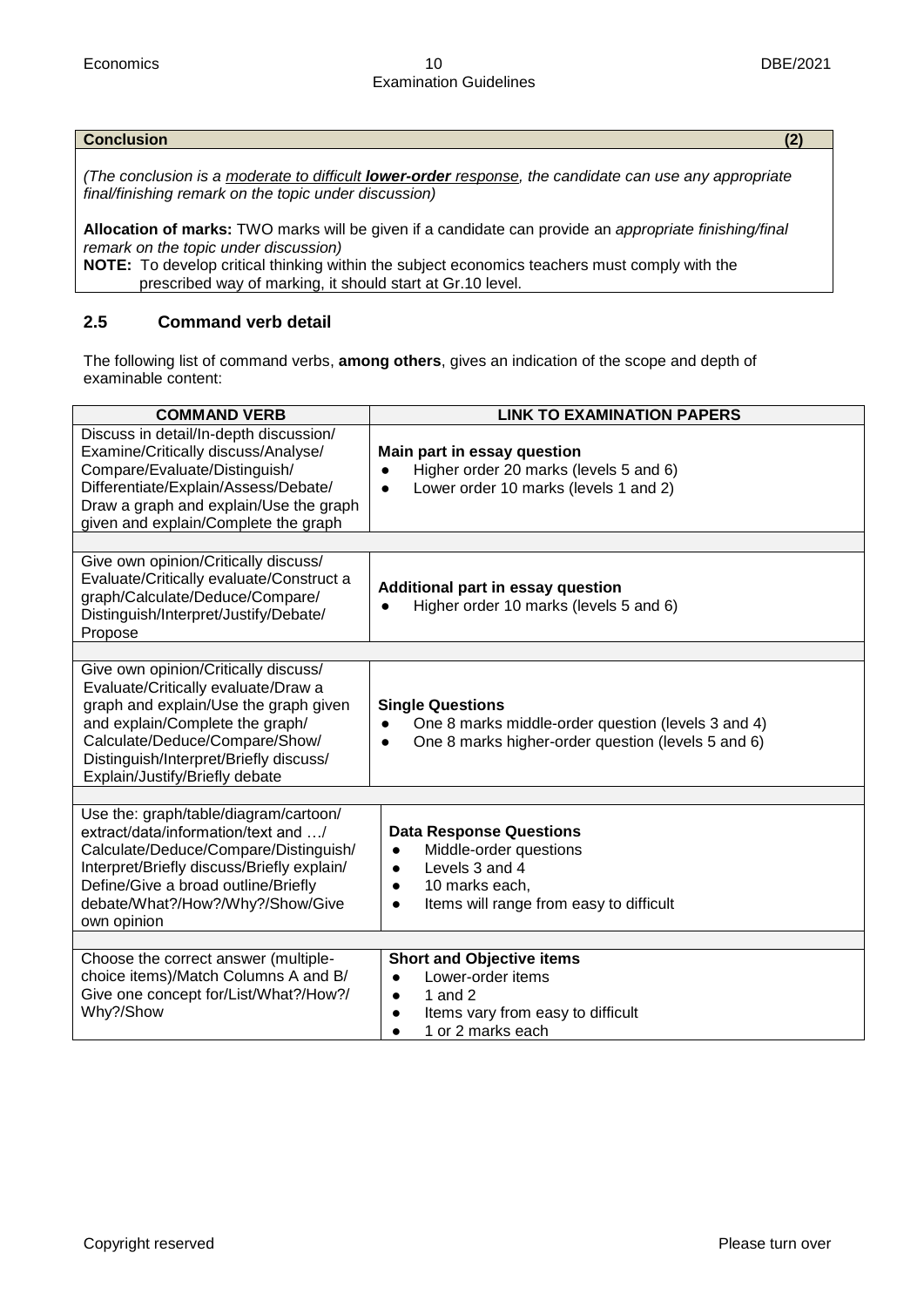| THE FOLLOWING ILUSTRATES THE TYPES OF LEARNER RESPONSES IN THE DIFFERENT<br><b>COGNITIVE LEVELS</b> |                                                                                                                                                                                                                                                                                                                                                                                                                                                                                                                                                                                                                                                                                                                                                                                                                                                                                                                                                                                                                                                                                                                                                                                                                                                                                         |  |  |  |
|-----------------------------------------------------------------------------------------------------|-----------------------------------------------------------------------------------------------------------------------------------------------------------------------------------------------------------------------------------------------------------------------------------------------------------------------------------------------------------------------------------------------------------------------------------------------------------------------------------------------------------------------------------------------------------------------------------------------------------------------------------------------------------------------------------------------------------------------------------------------------------------------------------------------------------------------------------------------------------------------------------------------------------------------------------------------------------------------------------------------------------------------------------------------------------------------------------------------------------------------------------------------------------------------------------------------------------------------------------------------------------------------------------------|--|--|--|
|                                                                                                     | <b>LEVEL 6: CREATING</b>                                                                                                                                                                                                                                                                                                                                                                                                                                                                                                                                                                                                                                                                                                                                                                                                                                                                                                                                                                                                                                                                                                                                                                                                                                                                |  |  |  |
| <b>HIGH OREDER</b>                                                                                  | Can the learner create new opinions or points of view?<br>Propose alternative solutions.<br>Develop new unique structures, systems, models, approaches, ideas and creative thinking.<br>$\bullet$<br>Develop plans or procedures, design solutions, integrate methods, resources, ideas, or new<br>$\bullet$<br>approaches, and write protocols or contingencies.<br>Develop, plan, create, organise, revise, formulate, propose, establish, integrate and re-<br>arrange.<br><b>LEVEL 5: EVALUATION</b><br>Can the learner justify a stand or decision?<br>Evaluate scenarios; make judgments with evidence and state conclusions appropriately.<br>$\bullet$<br>Assess effectiveness of whole concepts, in relation to values, outputs, efficacy, viability; critical<br>$\bullet$<br>thinking, strategic comparison and review; judgement relating to external criteria<br>Review strategic options or plans in terms of efficacy, return on investment or cost-<br>$\bullet$<br>effectiveness, practicability; assess sustainability; perform a SWOT analysis in relation to<br>alternatives; produce a financial justification for a proposition or venture, calculate the effects<br>of a plan or strategy; perform a detailed and cost benefit analysis with recommendations and |  |  |  |
|                                                                                                     | justifications<br><b>LEVEL 4: ANALYSES</b>                                                                                                                                                                                                                                                                                                                                                                                                                                                                                                                                                                                                                                                                                                                                                                                                                                                                                                                                                                                                                                                                                                                                                                                                                                              |  |  |  |
| <b>MIDDLE ORDER</b>                                                                                 | Can the learner distinguish between the different parts?<br>Collect process and analyse information from various sources to evaluate problems and<br>issues.<br>Interpret elements and principles<br>$\bullet$<br>Identify constituent parts and functions of a process or concept<br>$\bullet$<br>Break down ideas into simpler parts<br><b>LEVEL 3: APPLY KNOWLEDGE</b>                                                                                                                                                                                                                                                                                                                                                                                                                                                                                                                                                                                                                                                                                                                                                                                                                                                                                                               |  |  |  |
|                                                                                                     | Can learners use/apply knowledge in a new way?<br>Use or Apply knowledge (e.g. terms, concepts, theories and methods) and skills<br>$\bullet$<br>(e.g. communication, critical thinking) to discuss problems and issues.<br>Put theory into practice, generate solutions for economic issues<br>$\bullet$<br>Apply knowledge to actual situations<br>$\bullet$                                                                                                                                                                                                                                                                                                                                                                                                                                                                                                                                                                                                                                                                                                                                                                                                                                                                                                                          |  |  |  |
|                                                                                                     | LEVEL 2: COMPREHENSION / UNDERSTANDING                                                                                                                                                                                                                                                                                                                                                                                                                                                                                                                                                                                                                                                                                                                                                                                                                                                                                                                                                                                                                                                                                                                                                                                                                                                  |  |  |  |
| LOWER ORDER                                                                                         | Can the learners explain ideas or concepts?<br>Understand meaning, re-state data in one's own words, explain or interpret meaning from a<br>given scenario or statement, suggest treatment, reaction or solution to given problem, create<br>examples or metaphors<br>Demonstrate an understanding of the fact<br><b>LEVEL 1: KNOWLEDGE/REMEMBERING</b>                                                                                                                                                                                                                                                                                                                                                                                                                                                                                                                                                                                                                                                                                                                                                                                                                                                                                                                                 |  |  |  |
|                                                                                                     |                                                                                                                                                                                                                                                                                                                                                                                                                                                                                                                                                                                                                                                                                                                                                                                                                                                                                                                                                                                                                                                                                                                                                                                                                                                                                         |  |  |  |
|                                                                                                     | Can the learner recall, remember or recognize the information, ideas and principles in the<br>approximate form in which they were learnt?<br>Demonstrate knowledge (remembering) of the specified content (e.g. key words or concepts or<br>$\bullet$<br>terminologies).                                                                                                                                                                                                                                                                                                                                                                                                                                                                                                                                                                                                                                                                                                                                                                                                                                                                                                                                                                                                                |  |  |  |

#### **NOTE:**

Take cognisance of the following:

● 'Research the world over tells us: that in many instances the only reason why learners can perform with a degree of competency on their final exams, is that the questions on the exams are nearly carbon copies of questions they have seen before; the learners are not being asked to think'.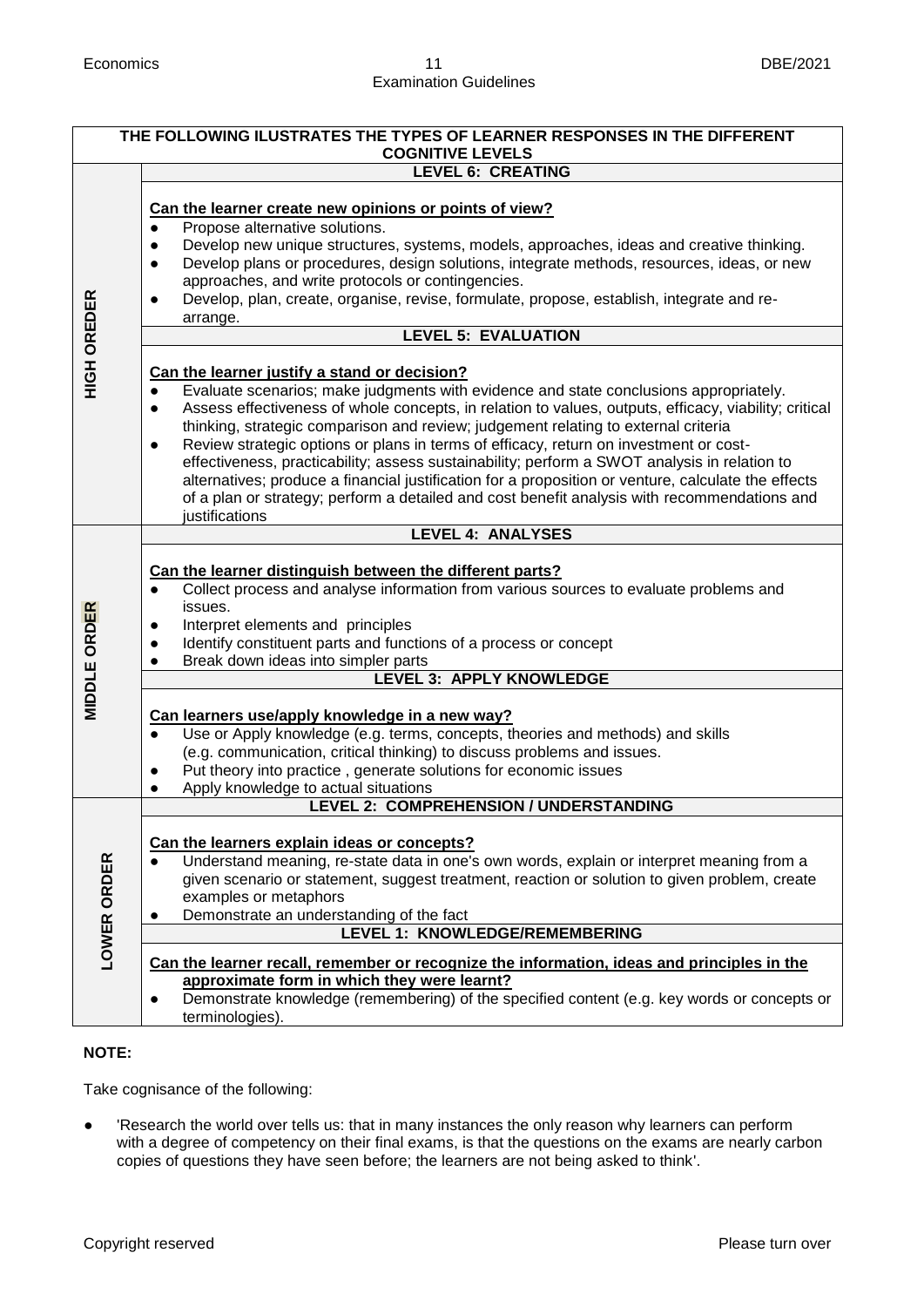#### **2.6 Higher-order questions**

Higher-order questions place advanced cognitive demand on learners. It encourages learners to think beyond literal questions. Higher-order questions promote critical thinking skills because these types of questions expect learners to apply, analyse, synthesize, and evaluate information instead of simply recalling facts. Issues from the real world can be used to either support or refute a point of view.

Higher-order questions require one to make inferences, draw relevant and insightful conclusions and use their knowledge in new situations. It also requires one to relate their thinking to other situations and to their own background knowledge.

Teachers need to realise that there are many more ways to teach than by rote learning. There is teaching for understanding, decision making, problem solving, and connecting a part to a whole, detail to concept, and concept to concept. There also is inference, prediction, analysis for bias, and learning for transfer. Each of these processes requires some form of critical thinking.

Opportunities for learners to develop critical thinking processes are not found in classrooms dominated by the regurgitation of factual content. They are found in classrooms where active learning is an essential component.

- **Features of higher-order questions:** 
	- o Require learners to **engage with unrehearsed or unfamiliar contexts**.
	- o Ask for deep thinking.
	- o *Grounded in CAPS curriculum content.*

#### **Types of higher-order-thinking questions: (What? How? Why?)**

**Analysis:** These questions ask learners to dissect key information and analyse essential concepts, themes and processes.

For example:

- o *How is x related to y?*
- o *What are the major reasons for?*
- o *What is the impact of b on c?*
- o *What is the problem faced by …?*
- o *What is the main idea? Theme?*
- o *What are some of the problems of …?*
- o *How is … similar to/different from …?*
- o *Why did … changes occur?*

**Evaluation:** These questions require learners to formulate and justify judgements and criticisms based upon clearly-articulated evaluative criteria. For example:

- o *Provide a better solution for …?*
- o *What are the consequences of …?*
- o *What are the pros and cons of …?*
- o *What are the alternatives for …?*
- o *How effective are…?*

**Creativity/Synthesis:** These questions require learners to formulate a holistic summary of key ideas; provide an integrated, cohesive, sustained response, make inferences; reformulate, reconstruct or create scenarios. Own voice is critical. For example:

- o *Based on these facts, what predictions would you make?*
- o *Propose a solution to this problem.*
- o *How can the errors be fixed?*
- o *What alternative will you suggest …?*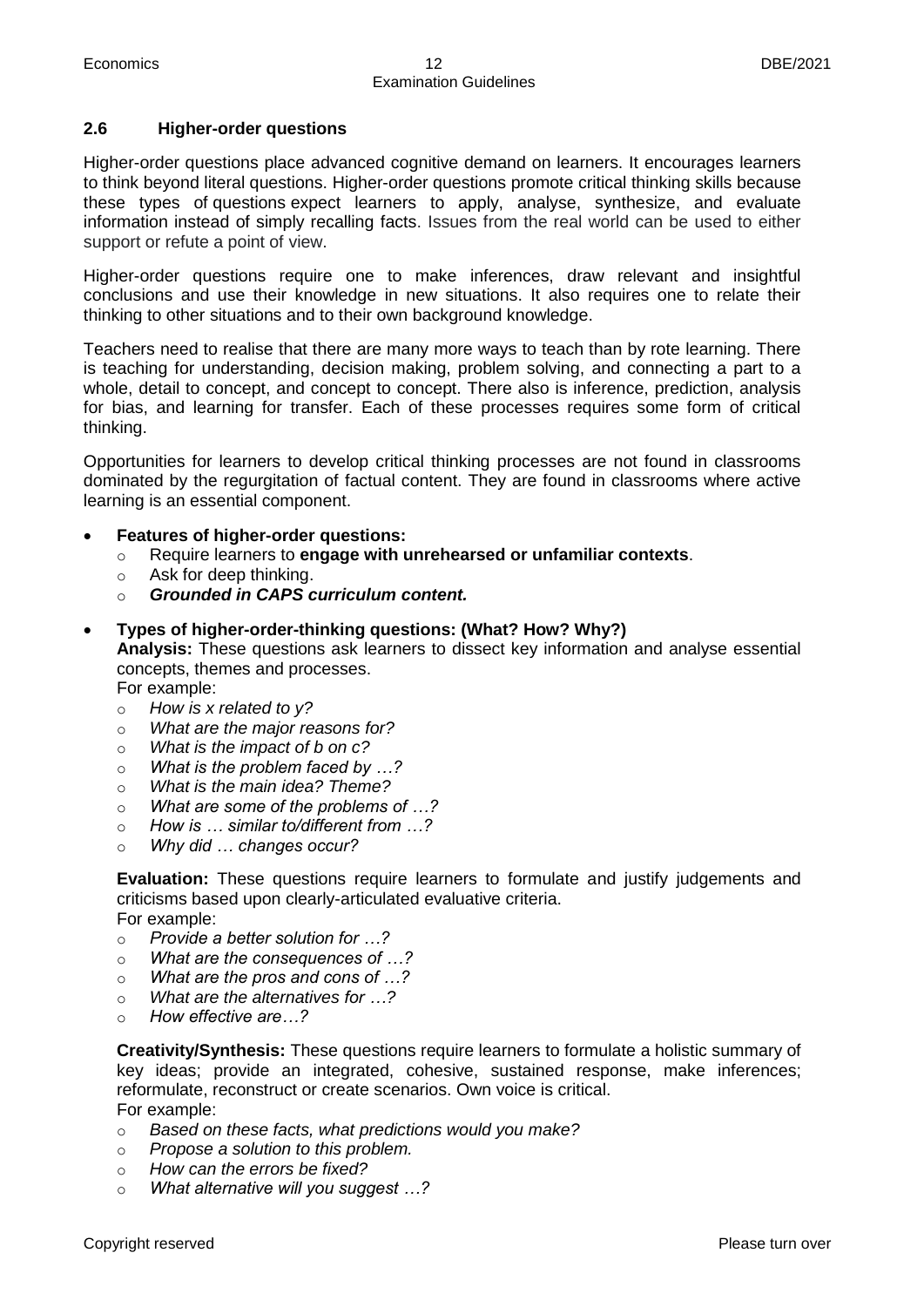#### **\*POINTS TO CONSIDER WHEN MARKING HIGHER COGNITIVE QUESTIONS USING A MARKING GUIDELINE**

- It is important to note that a marking guideline essentially gives the marker direction about what answers are acceptable. The learner does NOT have to present answers exactly as in the marking guideline (except objective-type questions). In terms of other questions (SECTION A, SECTION B, list, define, etc.) the essence of what the learners say must be covered by the marking guideline.
- When marking a particular question, e.g. 8 marks, it is important that the learner presents his/her answer in such a way that it answers the question.
- If a learner gives an example only, then 1 mark may be awarded. An explanation of the example can earn further marks.
- In an 8-mark question the maximum marks a learner can earn for examples and explanations should be 4 marks. The marker must check at all times whether the explanation given, answers the question. In higher-order short questions, a maximum of 2 marks (25%) will be allocated for merely listing of facts and examples.
- We need to guard against accepting information under a particular heading because it appears in the text. Sometimes the information does not relate to the question asked.
- It must be remembered that textbooks give more/less information about a topic than is required by the examination guidelines. In terms of the examination guidelines more than one question can be asked on a particular topic. The learner must be able to select/extract the relevant information and relate to it in the question.
- Sometimes textbooks have information under a heading that seems abstract when compared to the exam requirement. The important aspect to bear in mind is that not all information in the text may be relevant to the question.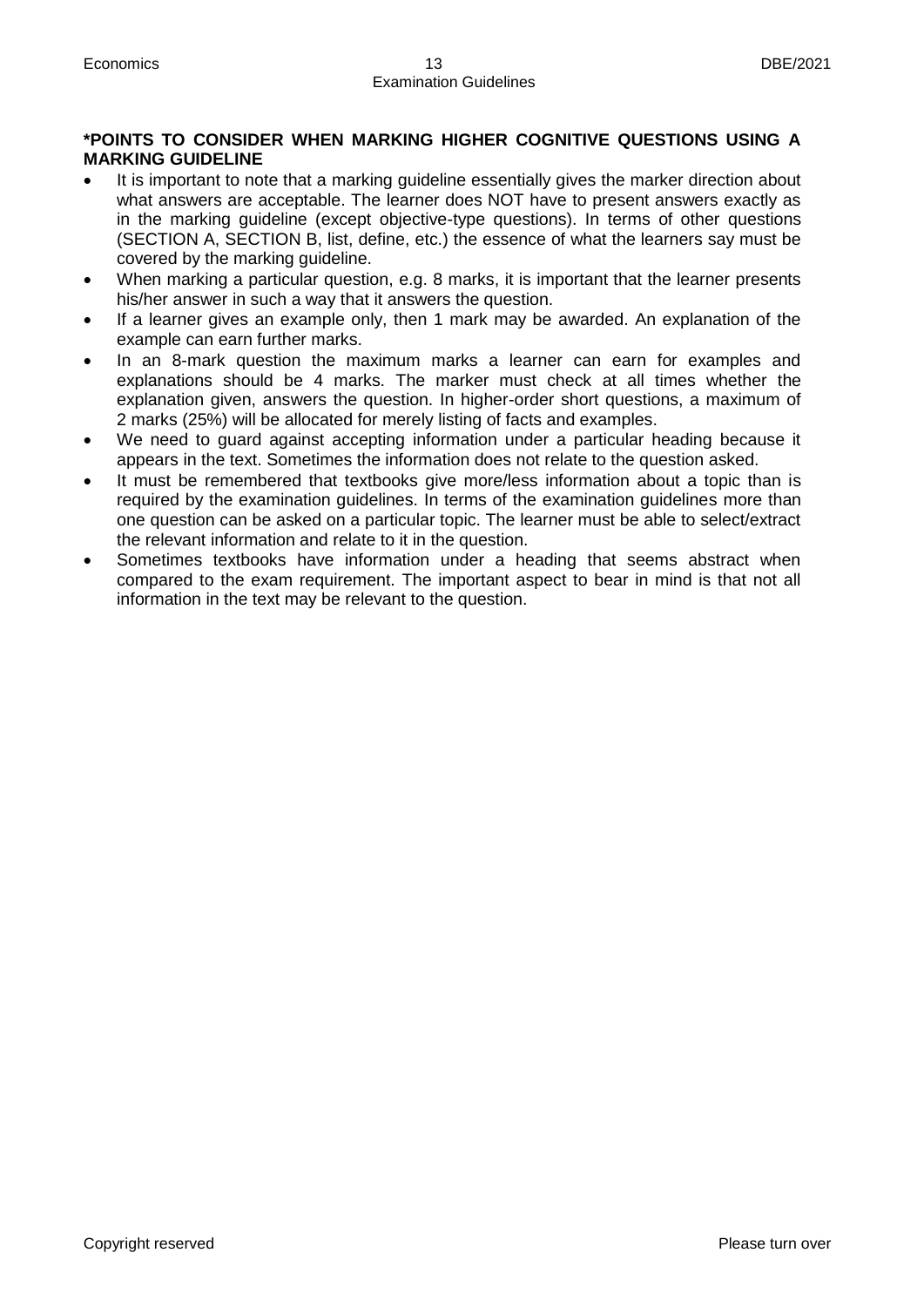#### **3. CONTENT**

| <b>MAIN TOPIC:</b><br><b>MACROECONOMICS</b>                      |                                                                                                                                                                                                                                                                                                                                                                                          |  |  |  |  |
|------------------------------------------------------------------|------------------------------------------------------------------------------------------------------------------------------------------------------------------------------------------------------------------------------------------------------------------------------------------------------------------------------------------------------------------------------------------|--|--|--|--|
| <b>CONTENT DETAILS FOR TEACHING, LEARNING</b><br><b>TOPIC 1:</b> |                                                                                                                                                                                                                                                                                                                                                                                          |  |  |  |  |
| <b>CIRCULAR-FLOW MODEL</b>                                       | AND ASSESSMENT PURPOSES                                                                                                                                                                                                                                                                                                                                                                  |  |  |  |  |
| Present the circular-flow model<br>as a macroeconomic model:     | (Focus: Relevant concepts, interaction between participants, markets,<br>flows, injections, leakages and equilibrium in the economy)                                                                                                                                                                                                                                                     |  |  |  |  |
| 1.1 The open-economy<br>circular-flow model                      | Briefly describe the <b>concepts</b> related to the circular flow.<br>Draw and interpret an open four-sector circular-flow diagram.<br>$\bullet$<br>Discuss the 4 participants and inter relationships between them:<br>$\bullet$<br>Household, business, state and foreign sector<br>Real flows and money flows<br>Show the relationship of the financial sector in the circular flow   |  |  |  |  |
| <b>Equations</b>                                                 | Justify the equality: $L = J$ and indicate its component elements:<br>Injections $(J = I + G + X)$<br>Leakages $(L = S + T + M)$<br>Brief explanation of an economy in equilibrium:<br>$Y = C + I + G + (X - M)$<br>Relate aggregate spending (consumption) to income.<br>Explain concepts autonomous consumption and marginal propensity to<br>consume (mpc)                            |  |  |  |  |
| <b>Markets</b>                                                   | Discuss in detail the markets within the FOUR-SECTOR model:<br>Factor markets: (labour, resource, capital)<br>Product markets: (consumer and capital goods, durable, semi-<br>durable and non-durable)<br><b>Financial (monetary and capital)</b><br>Foreign exchange market<br>Link the operation of financial and foreign exchange markets to the<br>participants of the circular flow |  |  |  |  |
| 1.2 National account<br>aggregates                               | (Focus: Relevant concepts, deducing, interpretation, analyses of aggregates<br>and conversions)<br>Briefly describe the concepts GDP and GNP<br>Discuss the THREE methods to determine GDP using data tables:<br>$\bullet$<br>- Production GDP(P)<br>Income GDP(I)<br>Expenditure GDP(E)<br>Analyse, interpret and derive aggregates from data tables                                    |  |  |  |  |
| <b>National account</b><br>conversions                           | Analyse the national account conversions:<br>Factor cost, basic prices, market prices<br>Taxes and subsidies on production<br>Taxes and subsidies on products<br>GDP to GNP<br>Explain the purpose of the System of National Accounts (SNA) as outlined<br>by the United Nations (UN)                                                                                                    |  |  |  |  |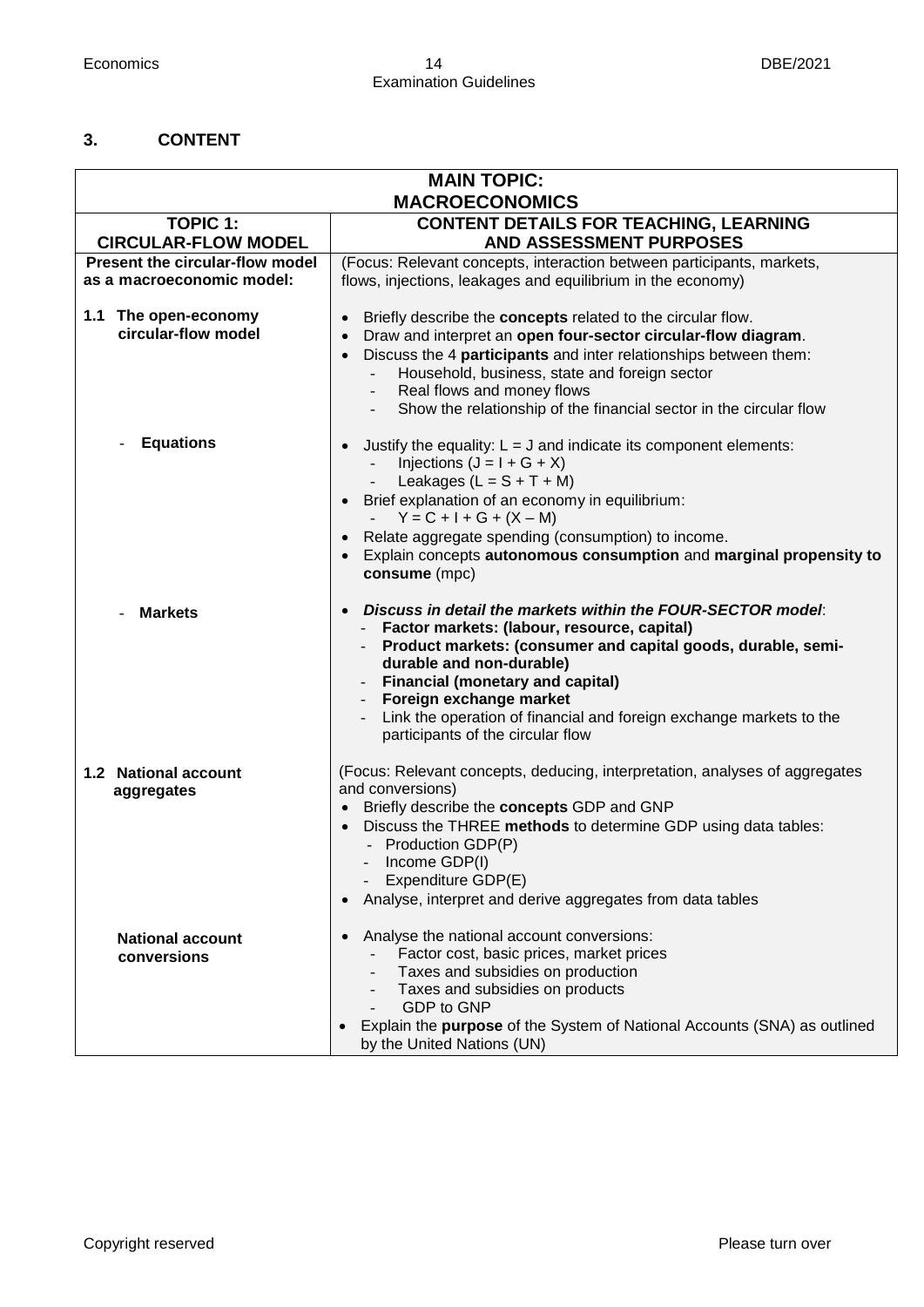| 1.3 The multiplier | (Focus: Relevant concepts, calculations, interpretation or graphical explanation,                   |  |  |
|--------------------|-----------------------------------------------------------------------------------------------------|--|--|
|                    | deduce and apply)                                                                                   |  |  |
|                    |                                                                                                     |  |  |
|                    | Briefly describe the <b>concept</b> multiplier                                                      |  |  |
|                    | Explanation of the multiplier process. (Relate to circular flow and                                 |  |  |
|                    | examples).                                                                                          |  |  |
|                    |                                                                                                     |  |  |
|                    | Calculate the <b>value</b> of the multiplier using the <b>basic formulae</b> (2-sector<br>$\bullet$ |  |  |
|                    | model):                                                                                             |  |  |
|                    |                                                                                                     |  |  |
|                    | $1 - mpc$                                                                                           |  |  |
|                    |                                                                                                     |  |  |
|                    |                                                                                                     |  |  |
|                    | mps                                                                                                 |  |  |
|                    | $\Delta Y$                                                                                          |  |  |
|                    | $\Lambda$ $\bm{F}$                                                                                  |  |  |
|                    | Application of basic formula (2-sector model)                                                       |  |  |
|                    | Brief reference to the impact of a 3-sector and 4-sector economy on the                             |  |  |
|                    | value of the multiplier                                                                             |  |  |
|                    |                                                                                                     |  |  |
|                    | Explain the multiplier with the use of a well-labelled graph.                                       |  |  |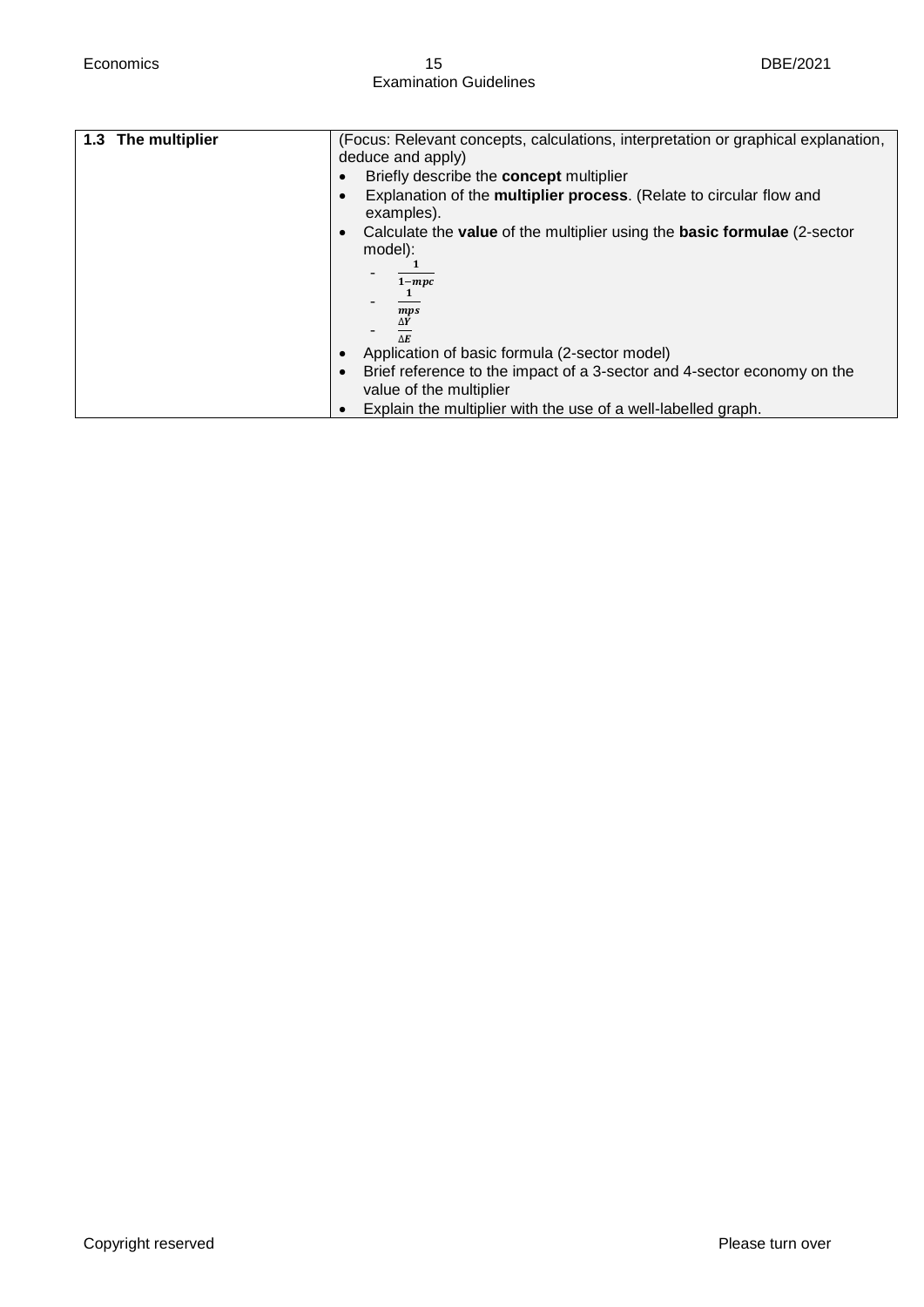#### Economics 16 DBE/2021 Examination Guidelines

| <b>TOPIC 2:</b><br><b>BUSINESS CYCLES</b>                                                | <b>CONTENT DETAILS FOR TEACHING, LEARNING</b><br><b>AND ASSESSMENT PURPOSES</b>                                                                                                                                                                                                                                                                                                                                                                                                                                                                                                                                                                                                                           |
|------------------------------------------------------------------------------------------|-----------------------------------------------------------------------------------------------------------------------------------------------------------------------------------------------------------------------------------------------------------------------------------------------------------------------------------------------------------------------------------------------------------------------------------------------------------------------------------------------------------------------------------------------------------------------------------------------------------------------------------------------------------------------------------------------------------|
| Analysis and explanation of<br>business cycles, and how they<br>are used in forecasting. | (Focus: Relevant concepts, composition, explanation, government policies,<br>new economic paradigm and features underpinning forecasting in respect of<br>South African conditions)                                                                                                                                                                                                                                                                                                                                                                                                                                                                                                                       |
| 2.1 The composition and<br>features of business cycles                                   | Briefly describe the concepts<br>Briefly explain the nature of business cycles<br>$\bullet$<br>Demonstrate/Illustrate a typical business cycle<br>$\bullet$<br>Use a diagram and briefly discuss the different phases in a business<br>cycle<br>Broadly outline the real business cycle.<br>$\bullet$                                                                                                                                                                                                                                                                                                                                                                                                     |
| 2.2 Explanations/Causes                                                                  | Discuss the exogenous (monetarist) explanation<br>$\bullet$<br>Discuss the endogenous (Keynesian) explanation<br>$\bullet$<br>Compare both explanations<br>Give a broad outline of the types of business cycles (Kitchin, Jugler,<br>Kuznets and Kondratieff)                                                                                                                                                                                                                                                                                                                                                                                                                                             |
| 2.3 Government policy                                                                    | Explain the composition of the following policies:<br><b>Fiscal policy</b><br>o Taxes and government expenditure<br>o Briefly relate to the budget<br><b>Monetary policy</b><br>o Interest rates (repo rate)<br>o Open market transactions<br>o Cash reserve requirement<br>$\circ$ Moral suasion                                                                                                                                                                                                                                                                                                                                                                                                         |
| 2.4 The new economic<br>paradigm (smoothing of<br>cycles)                                | Discuss in detail 'The new economic paradigm'/Explain the<br>'smoothing of cycles'<br>Explain demand-side policies.<br>$\circ$ Explain clearly how monetary and fiscal policies<br>(expansionary and contractionary) can be used in<br>smoothing out business cycles<br>$\circ$ Relate to inflation (peak) and unemployment (trough) by<br>using the Phillips curve<br>Explain supply-side policies and how aggregate supply can be<br>stimulated through:<br>$\circ$ Reduction in costs<br>Improving efficiency in inputs<br>$\Omega$<br>$\circ$ Improving efficiency in markets<br>Explain the effect of demand-side and supply-side policies using a<br>graph (aggregate demand and aggregate supply). |
| 2.5 Features underpinning<br>forecasting business<br>cycles                              | Briefly describe the relevant concepts<br>$\bullet$<br>Discuss in detail the features underpinning forecasting:<br><b>Indicators</b><br>$\circ$ Leading<br>○ Coincidence<br>$\circ$ Lagging<br>○ Composite<br>Length of a cycle<br>- Amplitude<br>The trend line<br>- Extrapolation<br><b>Moving averages</b><br>Use a diagram and discuss the cycle length, amplitude and the trend line as<br>$\bullet$<br>features underpinning forecasting.                                                                                                                                                                                                                                                           |

I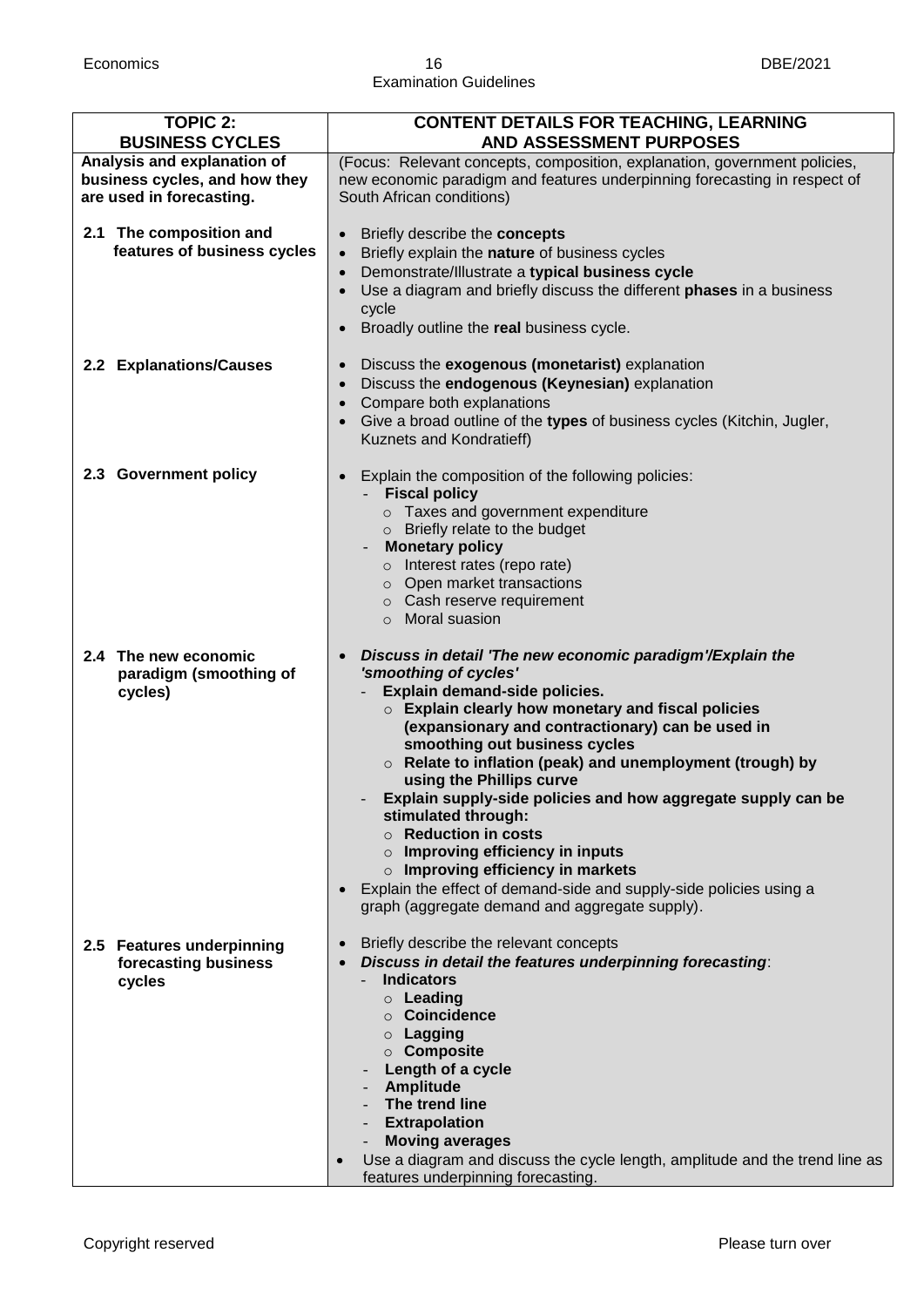#### Economics 17 DBE/2021 Examination Guidelines

| <b>TOPIC 3:</b><br><b>PUBLIC SECTOR</b>                                                                                                                            | <b>CONTENT DETAILS FOR TEACHING, LEARNING</b><br><b>AND ASSESSMENT PURPOSES</b>                                                                                                                                                                                                                                                                                                                                                                                         |
|--------------------------------------------------------------------------------------------------------------------------------------------------------------------|-------------------------------------------------------------------------------------------------------------------------------------------------------------------------------------------------------------------------------------------------------------------------------------------------------------------------------------------------------------------------------------------------------------------------------------------------------------------------|
| Evaluate the role of the public<br>sector in the economy with<br>special reference to its socio-<br>economic responsibility in the<br><b>South African context</b> | (Focus: Composition and necessity of public sector, problems of public sector<br>provisioning, objectives, fiscal policy and reasons for public sector failure)                                                                                                                                                                                                                                                                                                         |
| 3.1 The composition and<br>necessity of the<br>public sector                                                                                                       | Briefly describe the composition of the public sector<br>$\bullet$<br>Explain the necessity of the public sector:<br>$\bullet$<br>To supply public goods<br>To conserve resources<br>To manage the economy                                                                                                                                                                                                                                                              |
| 3.2 Problems of public sector<br>provisioning                                                                                                                      | Discuss how each of the following factors contributes to poor public<br>$\bullet$<br>sector provisioning:<br>- Accountability<br>Efficiency<br>Assessing needs<br>Pricing policy<br>Parastatals<br>Privatisation/Nationalisation                                                                                                                                                                                                                                        |
| 3.3 Objectives of the public<br>sector                                                                                                                             | Discuss in detail the main objectives of the public sector in the<br>$\bullet$<br>economy<br><b>Economic growth</b><br><b>Full employment</b><br>Exchange rate stability / Balance of Payments equilibrium<br><b>Price stability</b><br><b>Economic equity</b>                                                                                                                                                                                                          |
| 3.4 Budgets                                                                                                                                                        | Broadly outline the various budgets<br>Emphasise public debt as a % of GDP<br>Analyse current main budget data relating to:<br><b>Taxes</b><br>Sources of income<br>Expenditure allocation<br>Personal income tax tables (tax calculation)<br>• Differentiate between Medium Term Expenditure Framework<br>(MTEF) and Medium Term Budget Policy Statement (MTBPS)<br>• Explain how socio-economic rights are embedded in the budgets of<br>the South African government |
| 3.5 Fiscal policy (including<br>Laffer curve)                                                                                                                      | Briefly discuss the following:<br>The main variables (tax and government expenditure)<br>Features of fiscal policy: goal-bound, demand-based, cyclical<br>Discuss the <b>effects</b> of fiscal policy.<br>$\bullet$<br>Income distribution<br>Consumption<br>- Price level<br>Incentives/Disincentives in relation to the Laffer curve<br>(Draw and interpret the Laffer curve)<br><b>Discretion</b>                                                                    |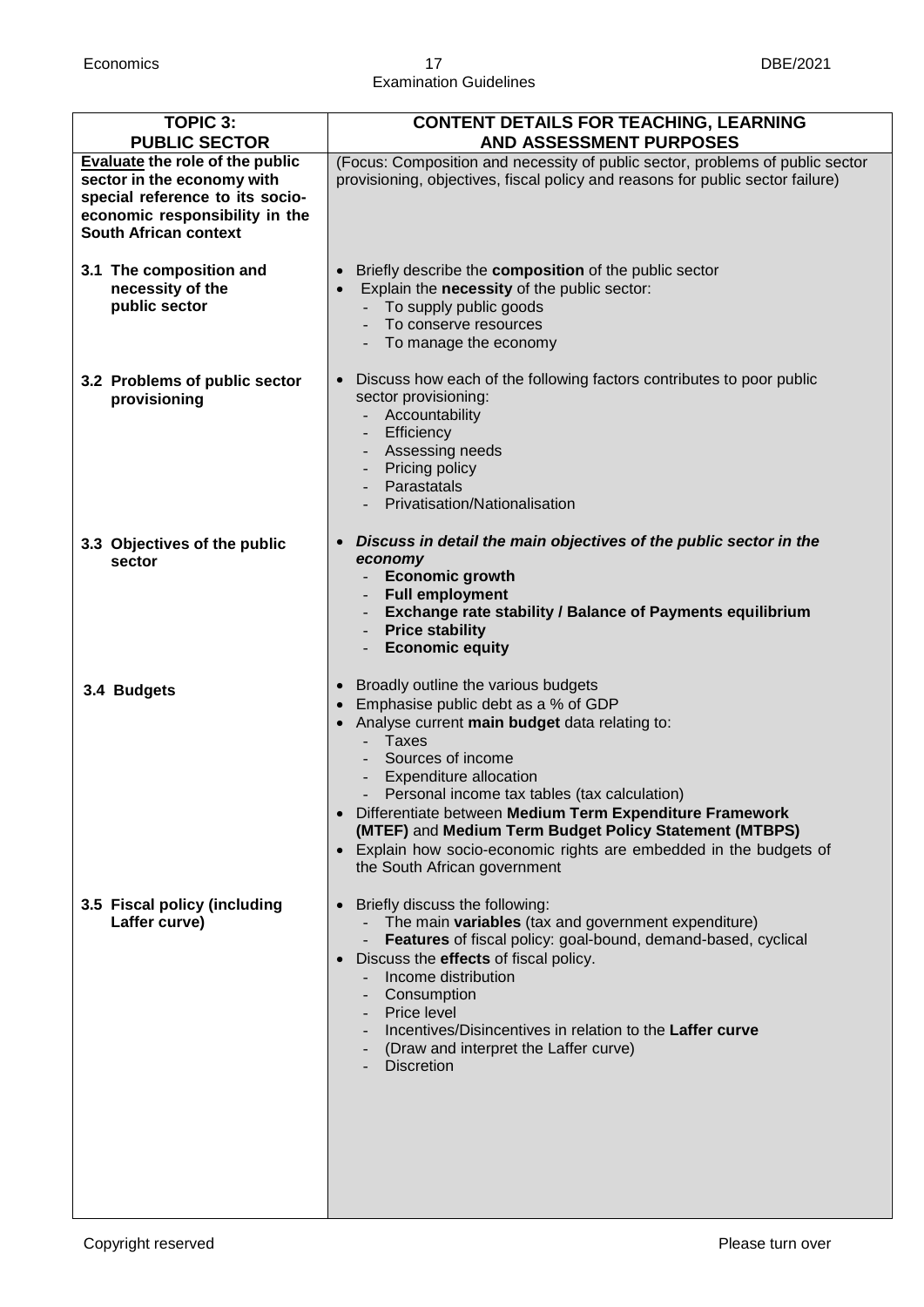| Economics                 | 18<br><b>Examination Guidelines</b>                                                                                                                                                                                                                                                                                                                                                                                                                 | DBE/2021 |
|---------------------------|-----------------------------------------------------------------------------------------------------------------------------------------------------------------------------------------------------------------------------------------------------------------------------------------------------------------------------------------------------------------------------------------------------------------------------------------------------|----------|
| 3.6 Public sector failure | Briefly explain the features of public sector failure:<br>$\bullet$<br><b>Ineffectiveness</b><br>inefficiency<br>Discuss in detail the reason(s) for public sector failure (link them to<br>typical problems experienced through public sector provisioning)<br><b>Management failure</b><br>Apathy<br><b>Lack of motivation</b><br><b>Bureaucracy</b><br><b>Politicians</b><br><b>Structural weaknesses</b><br><b>Special interest groups</b>      |          |
|                           | Briefly explain the following effects of public sector failure:<br>Allocation of resources<br>Economic instability<br>Distribution of income<br>Social instability<br>Infuse where appropriate: national macroeconomic policy and service delivery<br>with regard to socio-economic rights, education, health and the environment,<br>social security, convention of the rights of the child, taxation and<br>compensation for human rights abuses. |          |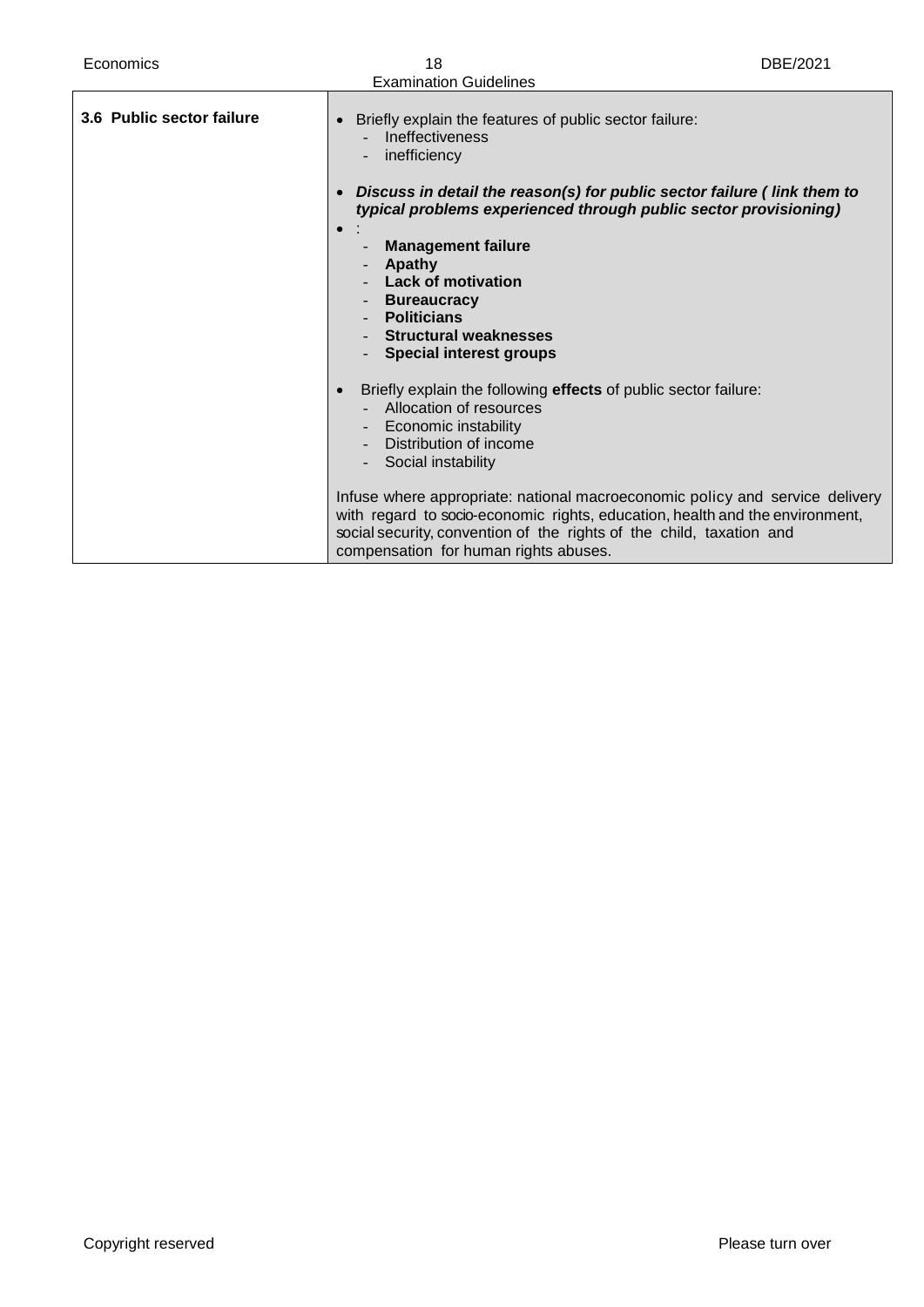| <b>TOPIC 4:</b><br><b>FOREIGN EXCHANGE</b><br><b>MARKETS</b>                                                                                                           | <b>CONTENT DETAILS FOR TEACHING, LEARNING AND</b><br><b>ASSESSMENT PURPOSES</b>                                                                                                                                                                                                                                                                                                                                                                                                                                                                                                                                                                                                                                                                                                                                                                                                                                                                                              |  |
|------------------------------------------------------------------------------------------------------------------------------------------------------------------------|------------------------------------------------------------------------------------------------------------------------------------------------------------------------------------------------------------------------------------------------------------------------------------------------------------------------------------------------------------------------------------------------------------------------------------------------------------------------------------------------------------------------------------------------------------------------------------------------------------------------------------------------------------------------------------------------------------------------------------------------------------------------------------------------------------------------------------------------------------------------------------------------------------------------------------------------------------------------------|--|
| <b>Examination of the foreign</b><br>exchange market, the<br>establishment of exchange<br>rates, and show how the<br><b>Balance of Payments Account</b><br>is affected | (Focus: Reasons for and effects of international trade, balance of payments,<br>foreign exchange, foreign exchange markets and the correction of<br>disequilibria in the foreign exchange market)                                                                                                                                                                                                                                                                                                                                                                                                                                                                                                                                                                                                                                                                                                                                                                            |  |
| 4.1 The main reasons for<br>international trade                                                                                                                        | Discuss in detail the reasons for international trade<br><b>Demand reasons:</b><br>Size of population<br>Income levels<br>- Change in the wealth of the population<br>- Preferences and taste<br>The difference in consumption patterns<br><b>Absolute and Comparative advantage</b><br><b>Supply reasons:</b><br><b>Natural resources</b><br><b>Climatic conditions</b><br>Labour resources<br><b>Technological resources</b><br><b>Specialisation</b><br><b>Capital</b><br>Briefly discuss the following effects of international trade:<br>Specialisation<br>- Mass production<br>Efficiency<br>Globalisation                                                                                                                                                                                                                                                                                                                                                             |  |
| 4.2 The Balance of Payments                                                                                                                                            | Briefly describe the concepts<br>$\bullet$<br>Explain the value/purpose of the BoP<br>$\bullet$<br>*Discuss the composition of the current BoP (which changed recently)<br>$\bullet$<br>in terms of the different accounts. Each item within the accounts should<br>be explained.<br>1. CURRENT ACCOUNT<br>Goods exports<br>+ Net gold exports<br>+ Services receipts<br>+ Income receipts<br>less Merchandise imports<br>less Payment for services<br>less Income payments<br>Current transfers (net receipts)<br><b>Balance on Current Account</b><br>Memo item: trade balance<br>2. CAPITAL TRANSFER ACCOUNT<br>NET LENDING TO (+) OR BORROWING FROM (-) REST OF<br>THE WORLD<br><b>3. FINANCIAL ACCOUNT</b><br>Net direct investment<br>Net portfolio investment<br>Net financial derivatives<br>Net other investments<br>Reserve assets (SDR allowances)<br><b>Balance on Financial Account</b><br>Memo item: balance on Financial Account excluding reserve<br>assets. |  |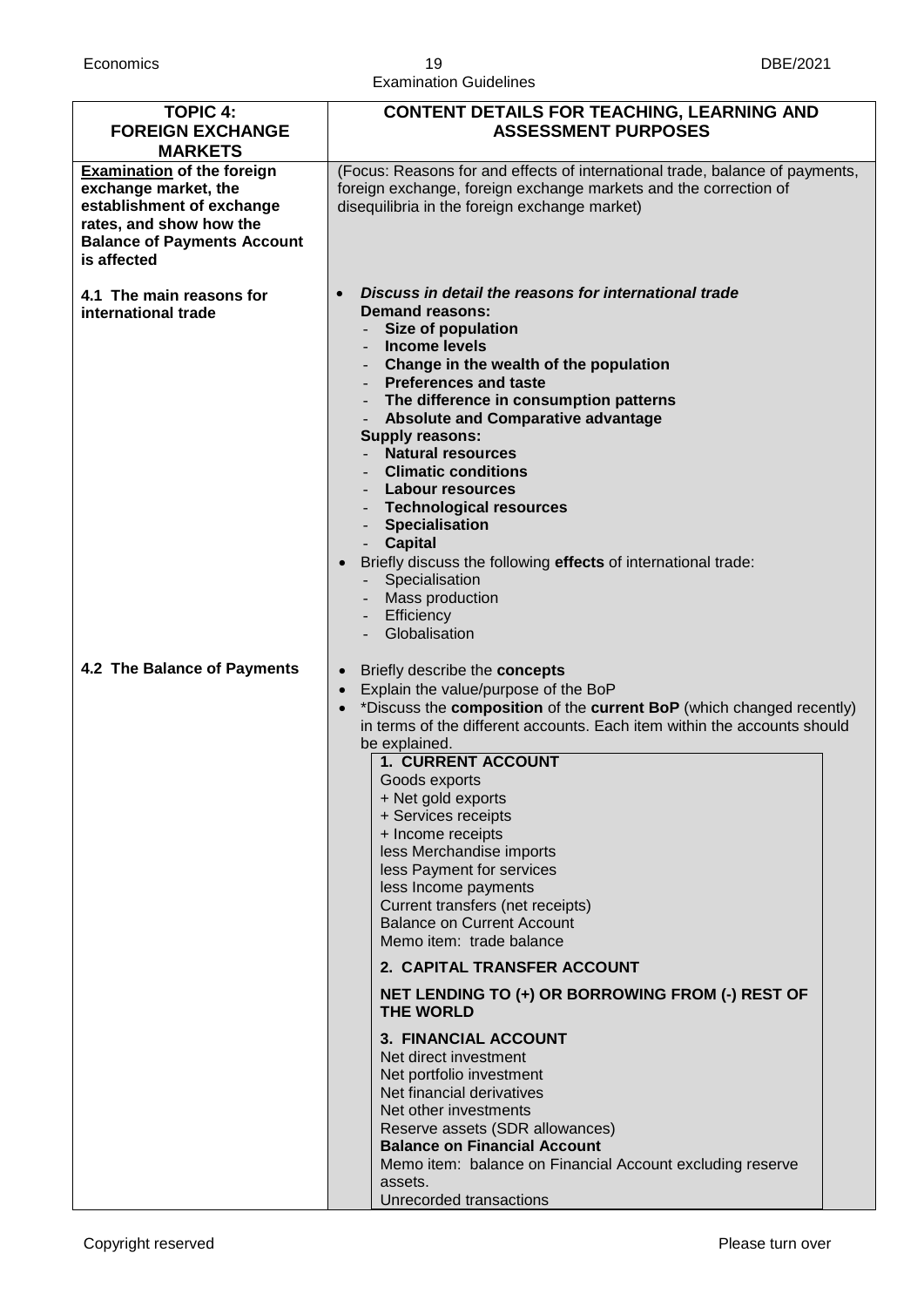Economics 20 DBE/2021 Examination Guidelines

| Interest rates<br>Import controls<br>Borrowing and lending<br>Change in demand<br>Export promotion<br>Import substitution<br>Change in exchange rates                                                                                                                                                                                                                                                           |
|-----------------------------------------------------------------------------------------------------------------------------------------------------------------------------------------------------------------------------------------------------------------------------------------------------------------------------------------------------------------------------------------------------------------|
| Describe the <b>concepts</b> (types of exchange rates, appreciation,<br>depreciation, devaluation, revaluation, foreign exchange control)<br>Supply and demand of foreign exchange<br>Factors affecting demand<br>Factors affecting supply<br>Exchange rate equilibrium (draw and interpret graphs)<br><b>Changes</b> to equilibrium (draw and interpret graphs)<br>Briefly explain interventions in the market |
| Briefly explain the following exchange rate systems:<br>Free floating (linked to South Africa)<br>Managed floating<br>Fixed<br>Describe the terms of trade under the following headings:<br>Description<br>Formula<br>The effect on the economy                                                                                                                                                                 |
|                                                                                                                                                                                                                                                                                                                                                                                                                 |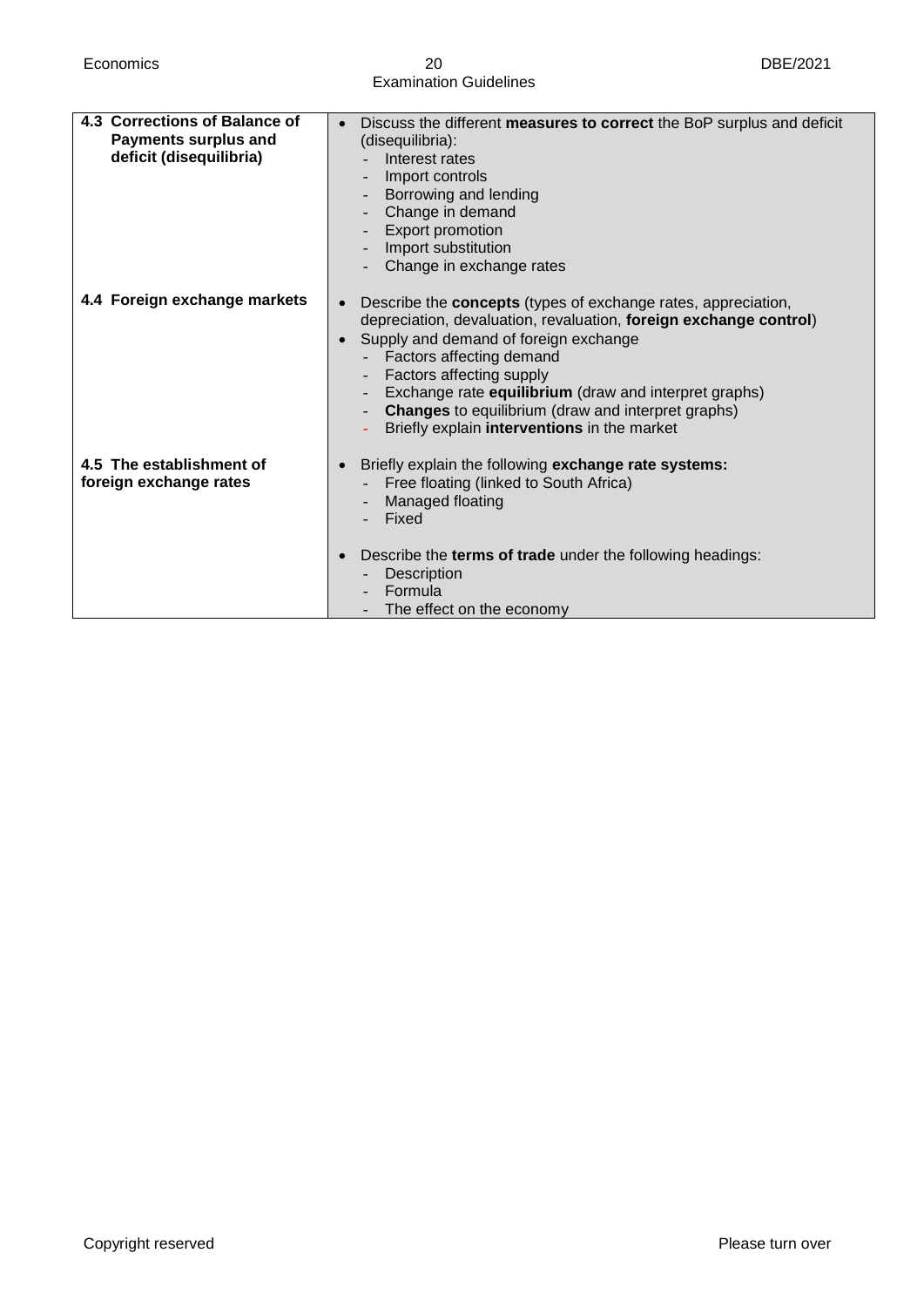#### Economics 21 DBE/2021 Examination Guidelines

| <b>MAIN TOPIC:</b><br><b>MICROECONOMICS</b>                                                  |                                                                                                                                                                                                                                                                                                                                                                                                                                                          |  |
|----------------------------------------------------------------------------------------------|----------------------------------------------------------------------------------------------------------------------------------------------------------------------------------------------------------------------------------------------------------------------------------------------------------------------------------------------------------------------------------------------------------------------------------------------------------|--|
| <b>TOPIC 5:</b>                                                                              | <b>CONTENT DETAILS FOR TEACHING, LEARNING</b>                                                                                                                                                                                                                                                                                                                                                                                                            |  |
| <b>PERFECT MARKETS</b>                                                                       | <b>AND ASSESSMENT PURPOSES</b>                                                                                                                                                                                                                                                                                                                                                                                                                           |  |
| <b>Examine the dynamics of</b><br>perfect markets with the aid<br>of cost and revenue curves | <b>NOTE:</b><br>Review cost and revenue tables and curves done in Grade 11.<br>1.<br>2.<br>Distinguish between short and long term/run.<br>Graphs can tested as a middle order 8 marker in the following<br>3.<br>ways"<br>Draw a graph only/draw a graph and explain/provide an<br>explanation to a given graph                                                                                                                                         |  |
| 5.1 Perfect competition                                                                      | Briefly describe the concept<br>Examine the characteristics of a perfect market.                                                                                                                                                                                                                                                                                                                                                                         |  |
| 5.2 Individual business and<br>industry                                                      | Distinguish between individual businesses and the industry.<br>$\bullet$<br>Use graphs to explain the derivation of the demand curve for the<br>$\bullet$<br>individual business.<br>Construct a revenue table to show that $D = P = AR = MR$<br>Use graphs to explain profit maximisation using:<br>Total cost and total revenue curves<br>$\omega_{\rm{eff}}$<br>Marginal cost and marginal revenue curves<br>Derive the supply curve from cost curves |  |
|                                                                                              | The examination of individual business and industry should be<br>accompanied by an analysis of tables and graphs.                                                                                                                                                                                                                                                                                                                                        |  |
| 5.3 Market structure                                                                         | Briefly describe the concept<br>Briefly recap comparisons between the main market structures done in<br>$\bullet$<br>Grade 11 (number of business, nature of business, examples, entry into<br>market, prices). Refer to 6.5 for detail comparison, after completion of all<br>four market structures.                                                                                                                                                   |  |
| 5.4 Output, profits, losses and<br>supply                                                    | Discuss in detail the various equilibrium positions with the aid of<br>$\bullet$<br>graphs:                                                                                                                                                                                                                                                                                                                                                              |  |
| 5.4.1 Individual business                                                                    | Economic profit<br>Economic loss<br>Normal profit (short and long run)                                                                                                                                                                                                                                                                                                                                                                                   |  |
| 5.4.2 The industry                                                                           | Explain economic profit/economic loss/normal profit with the aid of<br>graphs(short run).<br>Explain normal profit with the aid a of graph (Long run)<br>Explain shutdown point using costs and revenue (FC, VC, TC, TR) and<br>explain graphically (AR and AVC)                                                                                                                                                                                         |  |
|                                                                                              | Show the relationship between the industry equilibrium positions and the<br>individual firm's equilibrium positions with graphs, i.e. how entry and exit<br>into the market influence equilibrium position from the short run to the<br>long run.                                                                                                                                                                                                        |  |
| 5.5 Competition policies                                                                     | Describe the <b>aims/objectives</b> of the competition policy<br>Briefly describe the Competition Act, 1998 (Act 89 of 1998), as amended<br>Explain the role of the Competition Commission, Competition Tribunal<br>and Competition Appeal Court<br>Explain South Africa's anti-monopolistic policy<br>Evaluate the successes/failures of the competition policy. (relate to current<br>examples)                                                        |  |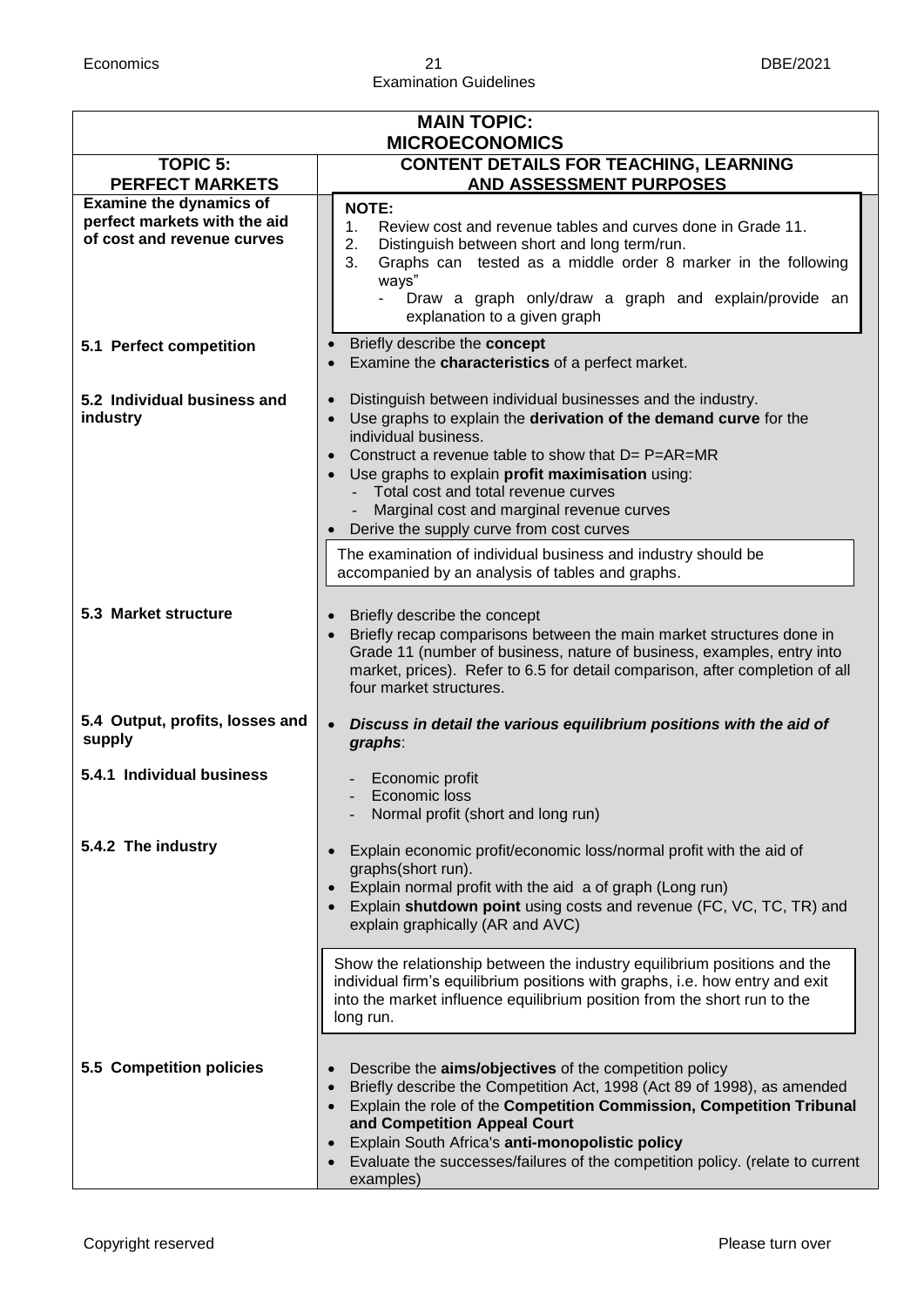#### Economics 22 DBE/2021 Examination Guidelines

| <b>TOPIC 6:</b>                                                                                   | <b>CONTENT DETAILS FOR TEACHING, LEARNING</b>                                                                                                                                                                                                                                                                                                                                                                                                                                                                                                                                                                                                                                                                                                                                                                                                                                                          |
|---------------------------------------------------------------------------------------------------|--------------------------------------------------------------------------------------------------------------------------------------------------------------------------------------------------------------------------------------------------------------------------------------------------------------------------------------------------------------------------------------------------------------------------------------------------------------------------------------------------------------------------------------------------------------------------------------------------------------------------------------------------------------------------------------------------------------------------------------------------------------------------------------------------------------------------------------------------------------------------------------------------------|
| <b>IMPERFECT MARKET</b>                                                                           | <b>AND ASSESSMENT PURPOSES</b>                                                                                                                                                                                                                                                                                                                                                                                                                                                                                                                                                                                                                                                                                                                                                                                                                                                                         |
| <b>Examine the dynamics of</b><br>imperfect markets with the<br>aid of cost and revenue<br>curves |                                                                                                                                                                                                                                                                                                                                                                                                                                                                                                                                                                                                                                                                                                                                                                                                                                                                                                        |
| 6.1 The dynamics of<br>imperfect markets with<br>the aid of cost and<br>revenue curves            | Explain the following in an imperfect market:<br><b>Income/Revenue</b><br>o Revenue schedule (a review)<br>o Average and marginal revenue curves<br><b>Costs</b><br>$\circ$ Cost schedule (a review)<br>o Average and marginal cost curves                                                                                                                                                                                                                                                                                                                                                                                                                                                                                                                                                                                                                                                             |
| 6.2 Monopolies                                                                                    | Discuss the monopoly in detail (with/without the aid of graphs):<br><b>Concept</b><br><b>Characteristics</b><br>Economic profit, economic loss (short run)<br><b>Economic profit (Long-run)</b><br>Briefly describe the concept<br>$\bullet$<br>Emphasise and highlight good practical examples of businesses in this<br>$\bullet$<br>market<br>Examine the <b>characteristics</b> in detail<br>Distinguish between natural and artificial monopolies<br>$\bullet$<br>Explain the downward slope of the demand curve (AR)<br>$\bullet$<br>Explain the marginal revenue curve (Show the relationship between the<br>$\bullet$<br>demand curve (AR) and the MR curve graphically)<br>Explain, with the aid of graphs, economic profit and economic loss<br>$\bullet$<br>Explain the long-run equilibrium position with the aid of a graph                                                                |
| 6.3 Oligopolies                                                                                   | Examine the oligopoly in detail:<br><b>Concept</b><br><b>Characteristics</b><br><b>Kinked-demand curve</b><br>Briefly describe the concept<br>Emphasise and highlight good practical examples of businesses in this<br>market<br>Examine the characteristics of the oligopoly<br>$\bullet$<br>Explain non-price competition (emphasise, amongst others, advertising,<br>$\bullet$<br>product differentiation and branding)<br>Discuss collusion (relate to current examples of collusive behaviour)<br>$\bullet$<br>Distinguish between overt (explicit) collusion (cartels) and tacit (implicit)<br>$\bullet$<br>collusion (price leadership)<br>Broad outline of prices and production levels<br>$\bullet$<br>Broad outline of the rationale of the kinked demand curve<br>$\bullet$<br>Use the kinked demand curve and explain why oligopolists are reluctant to<br>$\bullet$<br>compete on prices. |
| <b>6.4 Monopolistic</b><br>competition                                                            | Briefly describe the concept<br>$\bullet$<br>Emphasise and highlight good practical examples of businesses in this<br>market.<br>Briefly discuss product differentiation in this market<br>Examine the characteristics<br>$\bullet$<br>Explain non-price competition (emphasise, amongst others, advertising,<br>product differentiation and branding among other examples of non-price<br>competition)<br>Broad outline of prices and production levels                                                                                                                                                                                                                                                                                                                                                                                                                                               |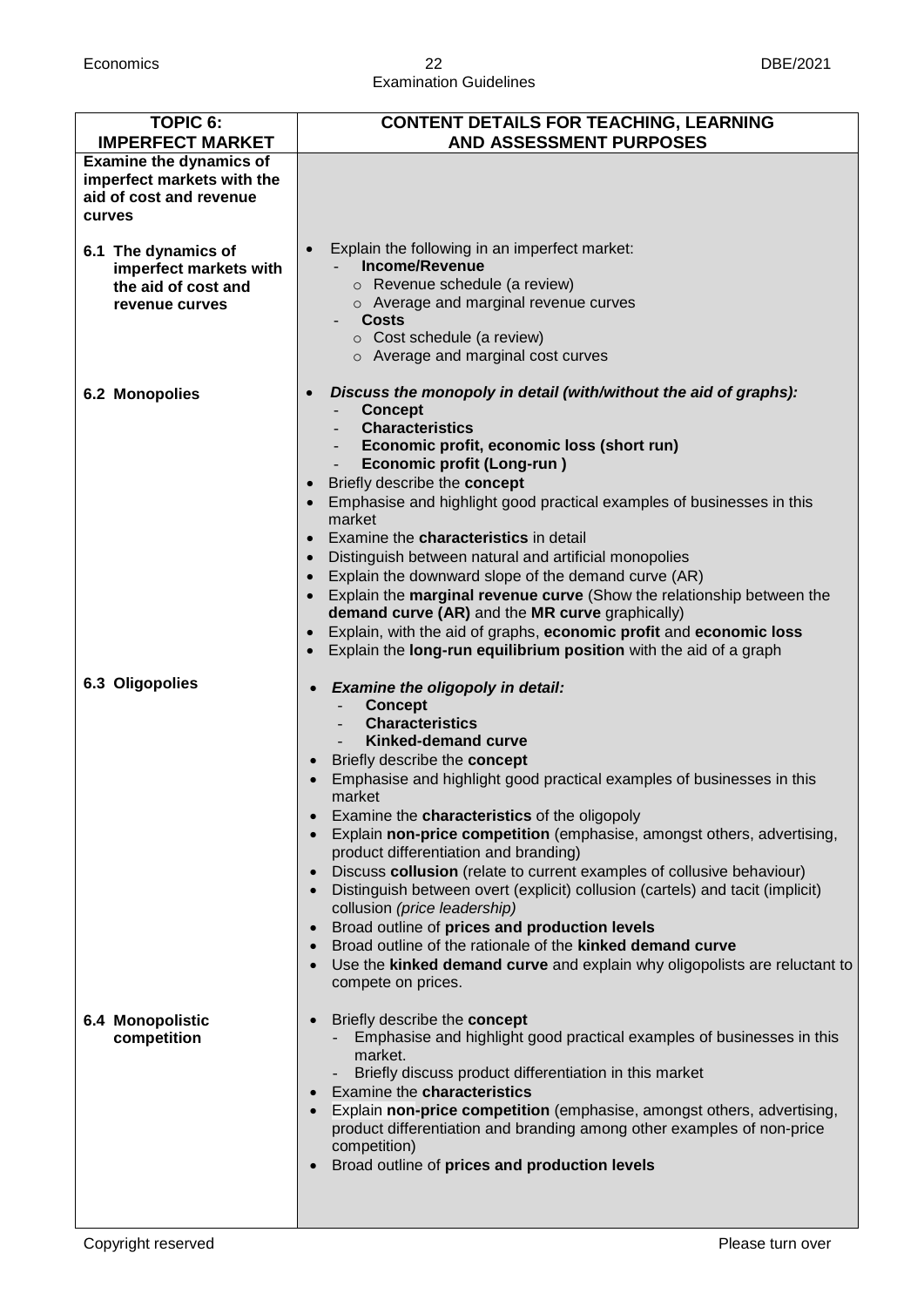| Economics                                     | 23                                                                                                                                                                                                                                                                                                                                                                                                                                                                               | DBE/2021 |
|-----------------------------------------------|----------------------------------------------------------------------------------------------------------------------------------------------------------------------------------------------------------------------------------------------------------------------------------------------------------------------------------------------------------------------------------------------------------------------------------------------------------------------------------|----------|
|                                               | <b>Examination Guidelines</b>                                                                                                                                                                                                                                                                                                                                                                                                                                                    |          |
| 6.5 Compare and contrast<br>market structures | Compare and contrast any TWO types of market structures (perfect<br>to imperfect/imperfect to imperfect) in detail in terms of the following.<br><b>Number of businesses</b><br><b>Nature of product</b><br><b>Entrance</b><br><b>Control over prices</b><br><b>Information</b><br><b>Examples</b><br><b>Demand curve</b><br><b>Economic profit/loss</b><br><b>Decision-making</b><br><b>Collusion</b><br><b>Productive/Technical efficiency</b><br><b>Allocative efficiency</b> |          |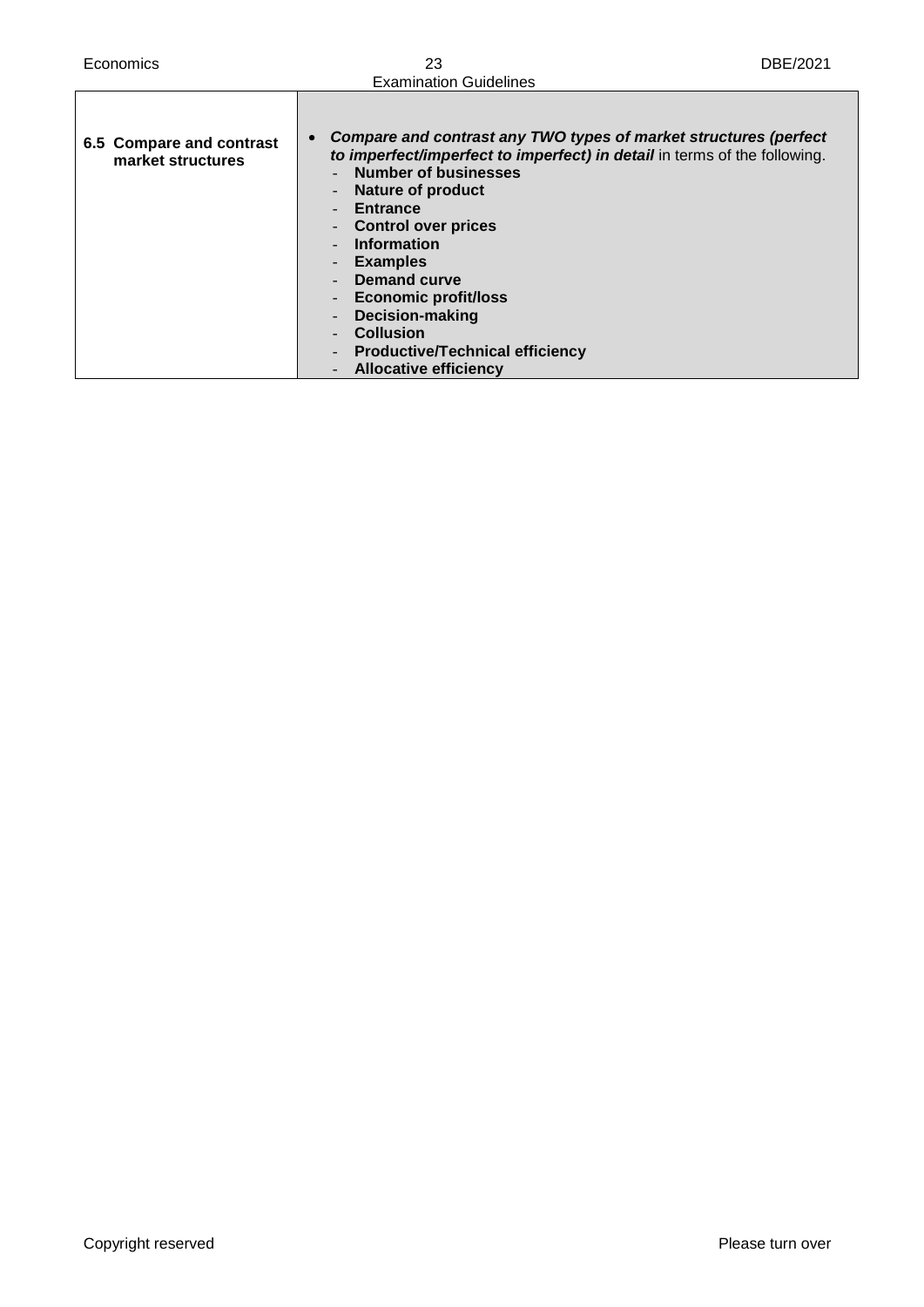#### Economics 24 DBE/2021 Examination Guidelines

| <b>TOPIC 7:</b><br><b>MARKET FAILURE</b>                                                                      | <b>CONTENT DETAILS FOR TEACHING, LEARNING</b><br><b>AND ASSESSMENT PURPOSES</b>                                                                                                                                                                                                                                                                                                                |
|---------------------------------------------------------------------------------------------------------------|------------------------------------------------------------------------------------------------------------------------------------------------------------------------------------------------------------------------------------------------------------------------------------------------------------------------------------------------------------------------------------------------|
| Explain the reasons for and<br>consequences of market<br>failures, reflecting on the<br>cost-benefit analysis |                                                                                                                                                                                                                                                                                                                                                                                                |
| 7.1 The causes of market<br>failures                                                                          | Discuss in detail how the following factors lead to the misallocation<br>$\bullet$<br>of resources in the market:<br><b>Externalities</b><br><b>Missing markets</b><br><b>Imperfect competition</b><br><b>Lack of information</b><br>Immobility of factors of production<br>Imperfect distribution of income and wealth                                                                        |
| 7.2 Consequences of market<br>failures                                                                        | Compare the following inefficiencies with the aid of a well-labelled graph:<br>$\bullet$<br><b>Productive inefficiency</b><br><b>Allocative inefficiency</b><br>Describe the following with the aid of well-labelled graphs:<br><b>Negative externalities</b><br><b>Positive externalities</b>                                                                                                 |
|                                                                                                               | Discuss in detail state intervention as a consequence of market<br>failures, with the aid of relevant graphs<br><b>Direct control</b><br><b>Imperfect markets</b><br><b>Minimum wages</b><br><b>Maximum prices</b><br><b>Minimum prices</b><br><b>Taxes and subsidies</b><br>Subsidies on goods and services<br><b>Redistribution of wealth</b><br><b>Government involvement in production</b> |
| 7.3 Cost-benefit analysis                                                                                     | Describe the concept cost-benefit analysis<br>Describe the reasons for a CBA<br>Apply the CBA in practice                                                                                                                                                                                                                                                                                      |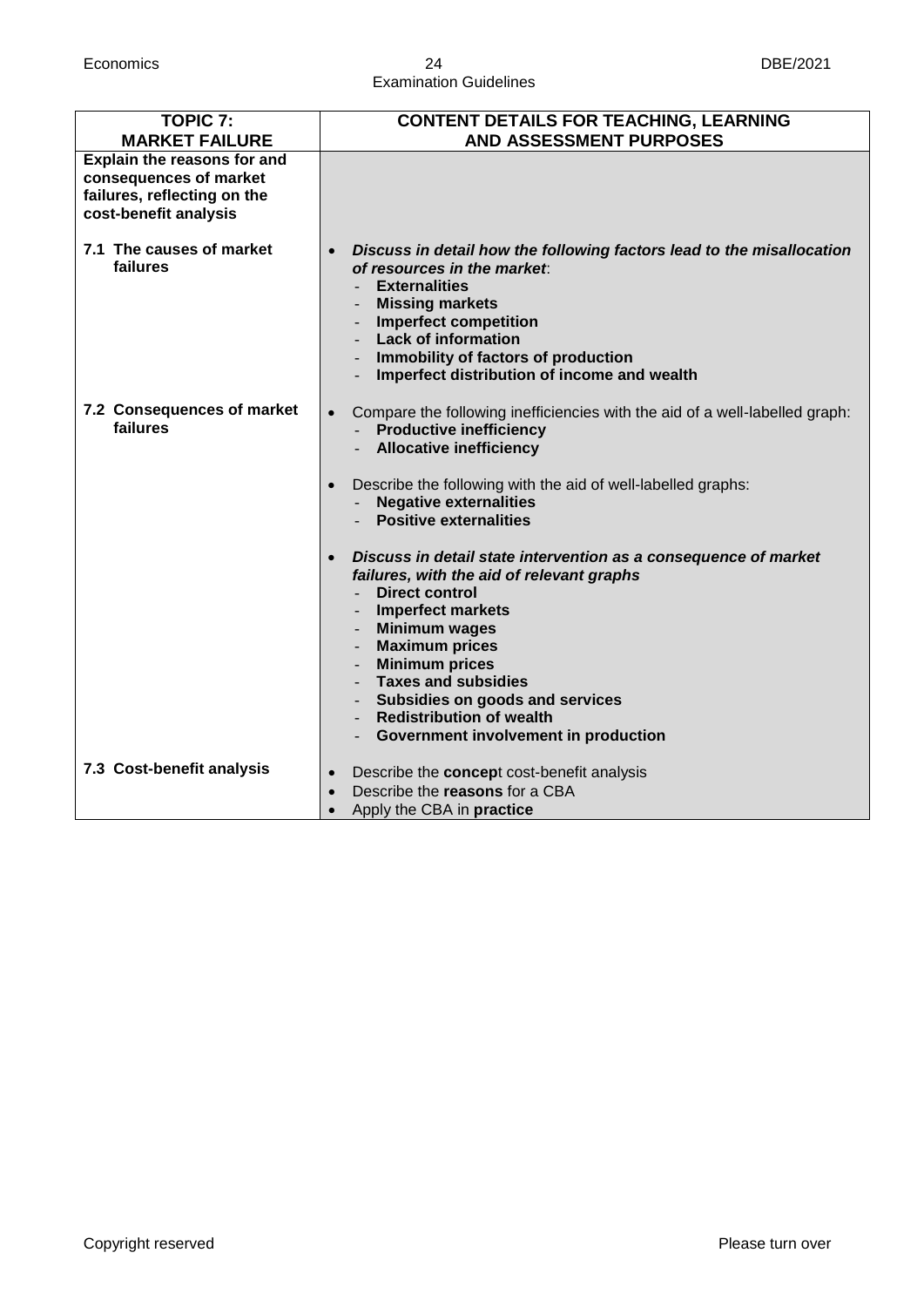| <b>MAIN TOPIC: ECONOMIC PURSUITS</b>                                                                                                                                 |                                                                                                                                                                                                                                                                                                                                                                                                                                                                                                                                       |  |
|----------------------------------------------------------------------------------------------------------------------------------------------------------------------|---------------------------------------------------------------------------------------------------------------------------------------------------------------------------------------------------------------------------------------------------------------------------------------------------------------------------------------------------------------------------------------------------------------------------------------------------------------------------------------------------------------------------------------|--|
| <b>TOPIC 8:</b><br><b>PROTECTIONISM AND</b><br><b>FREE TRADE</b>                                                                                                     | <b>CONTENT DETAILS FOR TEACHING, LEARNING AND</b><br><b>ASSESSMENT PURPOSES</b>                                                                                                                                                                                                                                                                                                                                                                                                                                                       |  |
| <b>Discussion of protectionism</b><br>and free trade; Evaluate<br>South African international<br>trade policies and major<br>protocols in terms of the<br>following: | (Focus on export promotion, import substitution, protectionism and free<br>trade)                                                                                                                                                                                                                                                                                                                                                                                                                                                     |  |
| 8.1 Export promotion                                                                                                                                                 | Discuss in detail export promotion:<br><b>Definition</b><br>- Methods<br>- Reasons/Advantages<br>- Disadvantages                                                                                                                                                                                                                                                                                                                                                                                                                      |  |
| 8.2 Import substitution                                                                                                                                              | Discuss import substitution:<br>$\bullet$<br>Definition<br>Methods<br>Reasons/Advantages<br>Disadvantages                                                                                                                                                                                                                                                                                                                                                                                                                             |  |
| 8.3 Protectionism                                                                                                                                                    | Discuss in detail the arguments in favour of protectionism:<br>$\bullet$<br><b>Industrial development</b><br><b>Infant industries</b><br>Stable wage levels and high standard of living<br><b>Increased employment</b><br>Self-sufficiency and strategic industries<br>- Prevention of dumping<br>- Stable exchange rates and BoP<br>- Protection of natural resources                                                                                                                                                                |  |
| 8.4 Free trade                                                                                                                                                       | Explain the following arguments in favour of free trade:<br>$\bullet$<br>Specialisation<br>$\omega_{\rm{max}}$<br>- Economies of scale<br>- Choices/Increased welfare<br>- Innovations/Best practice<br>Improved international relations                                                                                                                                                                                                                                                                                              |  |
| 8.5 A desirable mix                                                                                                                                                  | Briefly describe the concept desirable mix<br>Briefly explain the desirable mix between:<br>Import substitution and export promotion<br>Protection and free trade<br>Explain trade liberalisation and the role of the World Trade Organisation<br>(WTO) as part of globalisation<br>• Briefly explain the different forms of economic integration (cite<br>appropriate examples)                                                                                                                                                      |  |
| 8.6 An evaluation                                                                                                                                                    | Briefly evaluate the following South Africa's trade policies:<br>Import substitution and export promotion<br>Protection and free trade<br>Briefly evaluate the successes and failures of the following South<br>Africa's trade protocols:<br>Southern African Custom Union (SACU)<br>Multilateral Monetary Area (MMA)<br>Southern Africa Development Community (SADC)<br>- African Union (AU)<br>- European Union (EU)<br>Mercusor<br>AGOA<br>Japan - South Africa's Partnership Forum<br>Brazil, Russia, India, China and SA (BRICS) |  |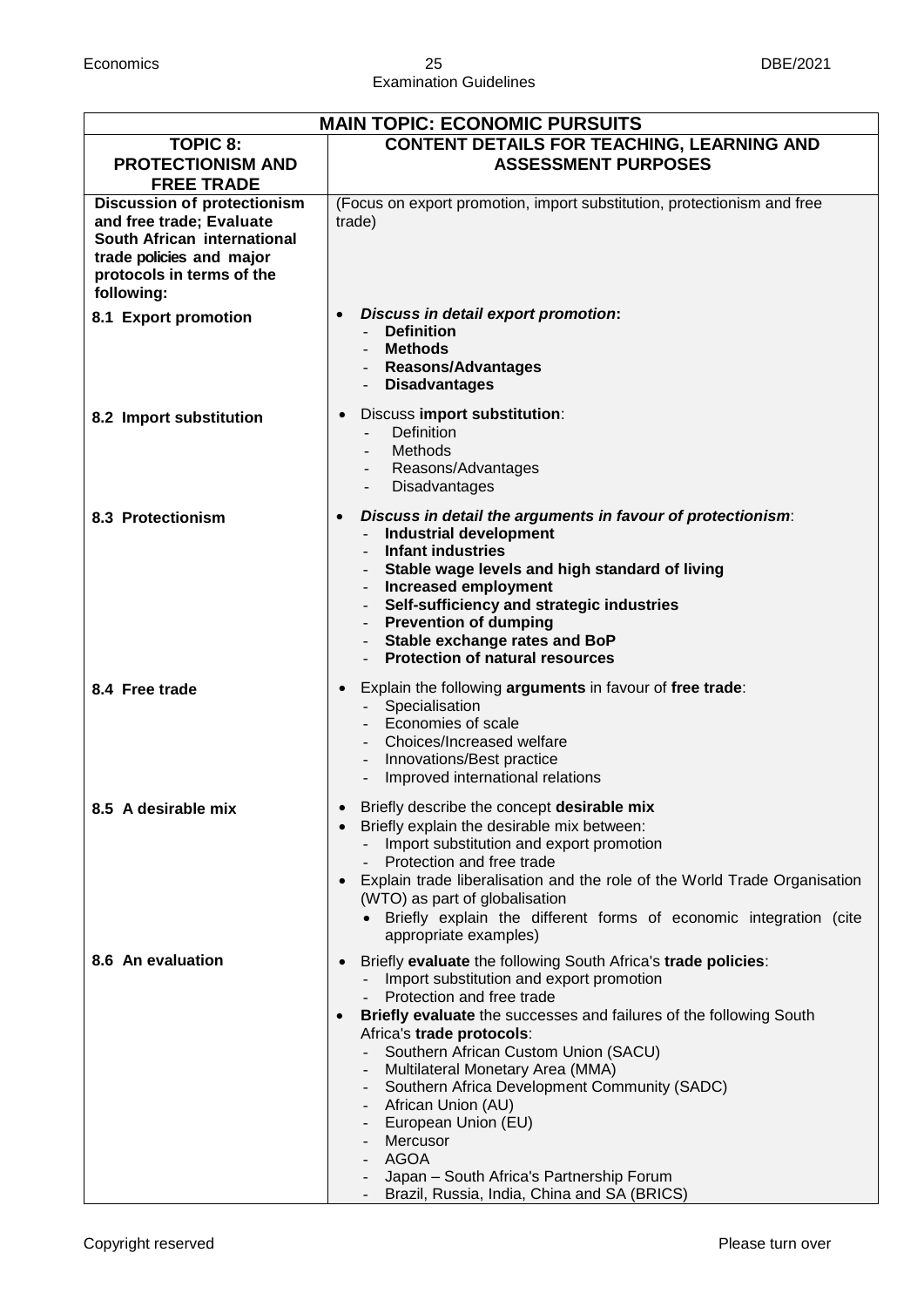#### Economics 26 DBE/2021 Examination Guidelines

| <b>TOPIC 9:</b>                                                                                                                                             | <b>CONTENT DETAILS FOR TEACHING, LEARNING</b>                                                                                                                                                                                                                                                                                                                                                                                                                                                                                                                                                                                                     |
|-------------------------------------------------------------------------------------------------------------------------------------------------------------|---------------------------------------------------------------------------------------------------------------------------------------------------------------------------------------------------------------------------------------------------------------------------------------------------------------------------------------------------------------------------------------------------------------------------------------------------------------------------------------------------------------------------------------------------------------------------------------------------------------------------------------------------|
| <b>ECONOMIC GROWTH AND</b><br><b>DEVELOPMENT</b>                                                                                                            | <b>AND ASSESSMENT PURPOSES</b>                                                                                                                                                                                                                                                                                                                                                                                                                                                                                                                                                                                                                    |
| <b>Compare South African growth</b><br>and development policies in<br>terms of international<br>benchmarks; also highlight the<br><b>North/South divide</b> | Distinguish between growth and development<br>$\bullet$                                                                                                                                                                                                                                                                                                                                                                                                                                                                                                                                                                                           |
| 9.1 The demand-side approach                                                                                                                                | Discuss in detail the demand-side approach in promoting growth<br>$\bullet$<br>and development in South Africa<br>Give an overview of the demand-side approach:<br>$\circ$ The monetary policy (interest rate changes, open market<br>transactions, moral suasion)<br>The fiscal policy (progressive personal income tax, wealth<br>$\circ$<br>tax, cash benefits, natural benefits, other redistribution, land<br>restitution and redistribution, subsidies on property)                                                                                                                                                                         |
| 9.2 The supply-side approach                                                                                                                                | Discuss the supply-side approach in promoting growth and<br>development in South Africa<br>Give an overview of the supply-side approach:<br>o Efficiency and effectiveness of markets<br>o Business efficiency<br>o The cost of doing business                                                                                                                                                                                                                                                                                                                                                                                                    |
| 9.3 Approaches to growth and<br>development policies used<br>in South Africa                                                                                | Discuss in detail the following South African growth and<br>development policies and strategic initiatives:<br><b>Reconstruction and Development policy (RDP)</b><br>Growth, Employment and Redistribution Programme (GEAR)<br><b>National Skills Development Strategy (NSDS)</b><br>Accelerated and Shared Growth Initiative for South Africa<br>(AsgiSA)<br>Joint Initiative on Priority Skills Acquisition (JIPSA)<br><b>Expanded Public Works Programme (EPWP)</b><br>The New Growth Path (NGP)<br><b>National Development Plan (NDP)</b><br>- Small Business Development Promotion Programme<br><b>Black Economic Empowerment Programmes</b> |
| 9.4 The North/South divide                                                                                                                                  | Compare countries in the North to those in the South with respect to<br>the following:<br>Unequal standards of living (per capita income, life expectancy,<br>education)<br><b>Challenges</b> of globalisation (poverty, growth, trade)<br><b>Environment</b> (countries in the North, countries in the South)                                                                                                                                                                                                                                                                                                                                    |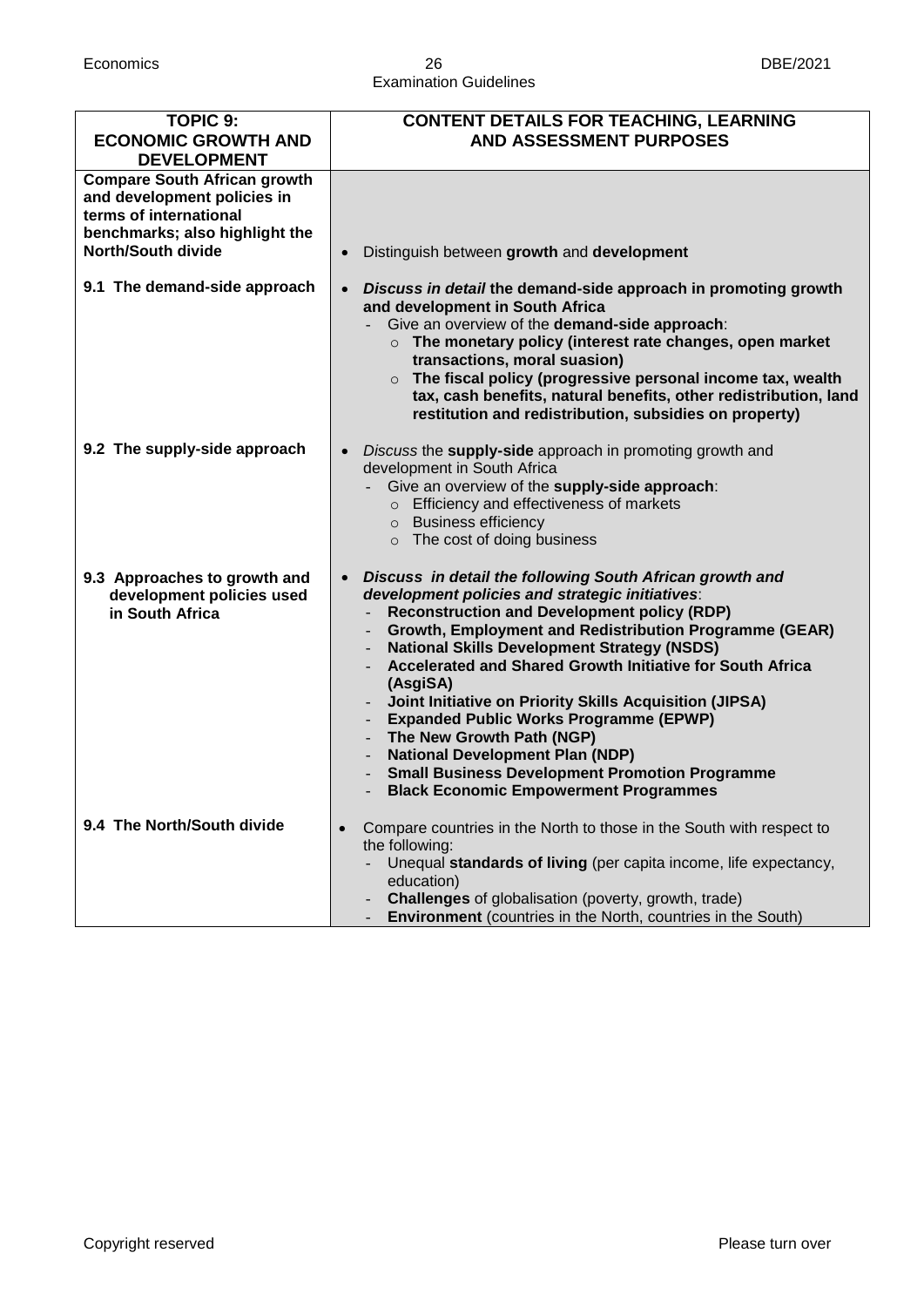#### Economics 27 DBE/2021 Examination Guidelines

| <b>TOPIC 10:</b><br><b>REGIONAL</b><br><b>DEVELOPMENT</b>                                                                                  | <b>CONTENT DETAILS FOR TEACHING, LEARNING AND ASSESSMENT</b><br><b>PURPOSES</b>                                                                                                                                                                                                                                                                                                                                                                                                                                                                                                                                                                                                                                                     |
|--------------------------------------------------------------------------------------------------------------------------------------------|-------------------------------------------------------------------------------------------------------------------------------------------------------------------------------------------------------------------------------------------------------------------------------------------------------------------------------------------------------------------------------------------------------------------------------------------------------------------------------------------------------------------------------------------------------------------------------------------------------------------------------------------------------------------------------------------------------------------------------------|
| <b>Justify South Africa's</b><br>industrial development<br>policies and their<br>suitability in terms of<br>international best<br>practice |                                                                                                                                                                                                                                                                                                                                                                                                                                                                                                                                                                                                                                                                                                                                     |
| 10.1 Industrial<br>development in<br><b>South Africa</b>                                                                                   | Briefly describe the concept 'industrial development'<br>Explain the reasons for industrial development<br>Briefly explain South Africa's Industrial Development Policies:<br>- The focus of the National Industrial Policy Framework (NIPF)<br>The focus of the Industrial Policy Action Plan (IPAP)<br>Briefly explain the following Industrial Development Strategies:<br>- The focus of the National Research and Development Strategy (NRDS)<br>The focus of the Integrated Manufacturing Strategy (IMS)                                                                                                                                                                                                                       |
| 10.2 Regional<br>development                                                                                                               | Outline the aims of regional development                                                                                                                                                                                                                                                                                                                                                                                                                                                                                                                                                                                                                                                                                            |
| 10.3 South Africa's<br>endeavours                                                                                                          | Discuss in detail South Africa's initiatives (endeavours) in regional<br>development:<br><b>Spatial development initiatives (SDI's)</b><br><b>Corridors</b><br><b>Industrial Development Zones (IDZ's)</b><br><b>Special Economic Zones (SEZ's_</b><br>Discuss spatial development initiatives (SDIs) in South Africa and link to<br>private-public partnerships.<br>Discuss corridors in South Africa<br>• Discuss Industrial Development Zones (IDZs) in South Africa<br>• Discuss Special Economic Zones (SEZs) in South Africa.<br>(Relate this new development to the shortcomings of the IDZs and the benefits<br>of SEZs)<br>Name the various spatial initiatives (SDI, corridors). Indicate/Identify them on<br>a map of SA |
| 10.4 Incentives to<br>encourage industrial<br>development                                                                                  | Briefly discuss the <b>incentives</b> used by the SA government to improve<br>industrial development:<br>Small Businesses Support Program<br>SEDA Technology Program (STP)<br>Skills Support Program (SSP)<br><b>Critical Infrastructure Facilities</b><br>Custom-free incentives<br>Foreign investment incentives<br><b>Strategic Investment Program</b><br><b>Services to Business Processes</b>                                                                                                                                                                                                                                                                                                                                  |
| 10.5 Appropriateness of<br><b>South Africa's</b><br>industrial policies                                                                    | Outline the appropriateness of South Africa's industrial policies.<br>$\bullet$                                                                                                                                                                                                                                                                                                                                                                                                                                                                                                                                                                                                                                                     |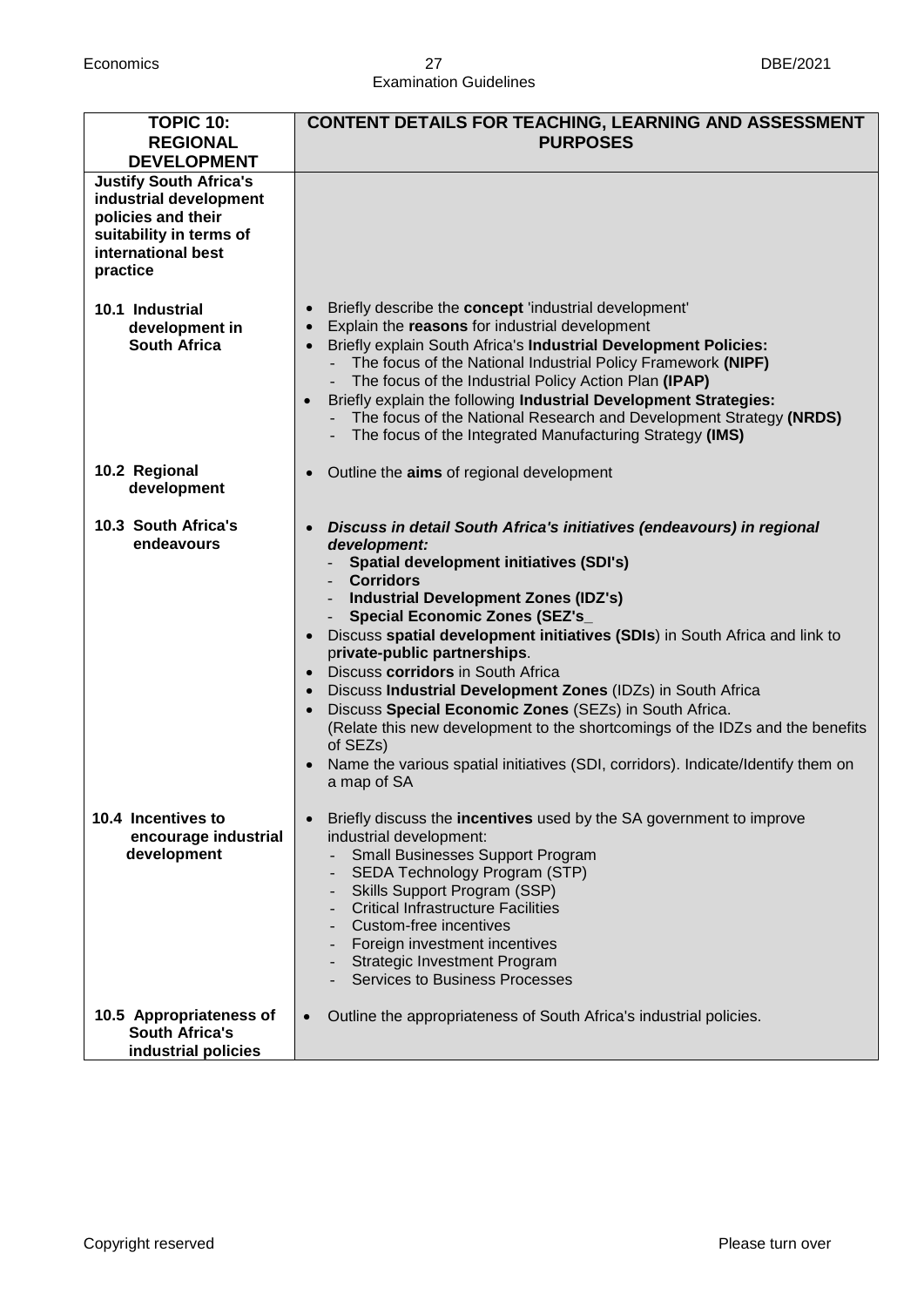#### Economics 28 DBE/2021 Examination Guidelines

| 10.6 Appropriateness of<br><b>South Africa's</b><br>regional<br>development policies<br>in terms of<br>benchmark criteria | Briefly discuss regional development in terms of the following benchmark<br>$\bullet$<br>criteria<br>Free market orientation<br>Competitiveness<br>Sustainability<br>Good governance<br>Provisioning of resources<br>$\overline{\phantom{a}}$<br>Investment of social capital<br>Integration<br>Partnerships<br>Briefly evaluate South Africa's regional development policies in terms of the<br>$\bullet$<br>above benchmarks. |
|---------------------------------------------------------------------------------------------------------------------------|---------------------------------------------------------------------------------------------------------------------------------------------------------------------------------------------------------------------------------------------------------------------------------------------------------------------------------------------------------------------------------------------------------------------------------|
| 10.7 Small business<br>development                                                                                        | Explanation and evaluation                                                                                                                                                                                                                                                                                                                                                                                                      |
| 10.8 The appropriateness<br>of black economic<br>empowerment in the<br><b>SA economy</b>                                  | Explanation and evaluation of BBBEE                                                                                                                                                                                                                                                                                                                                                                                             |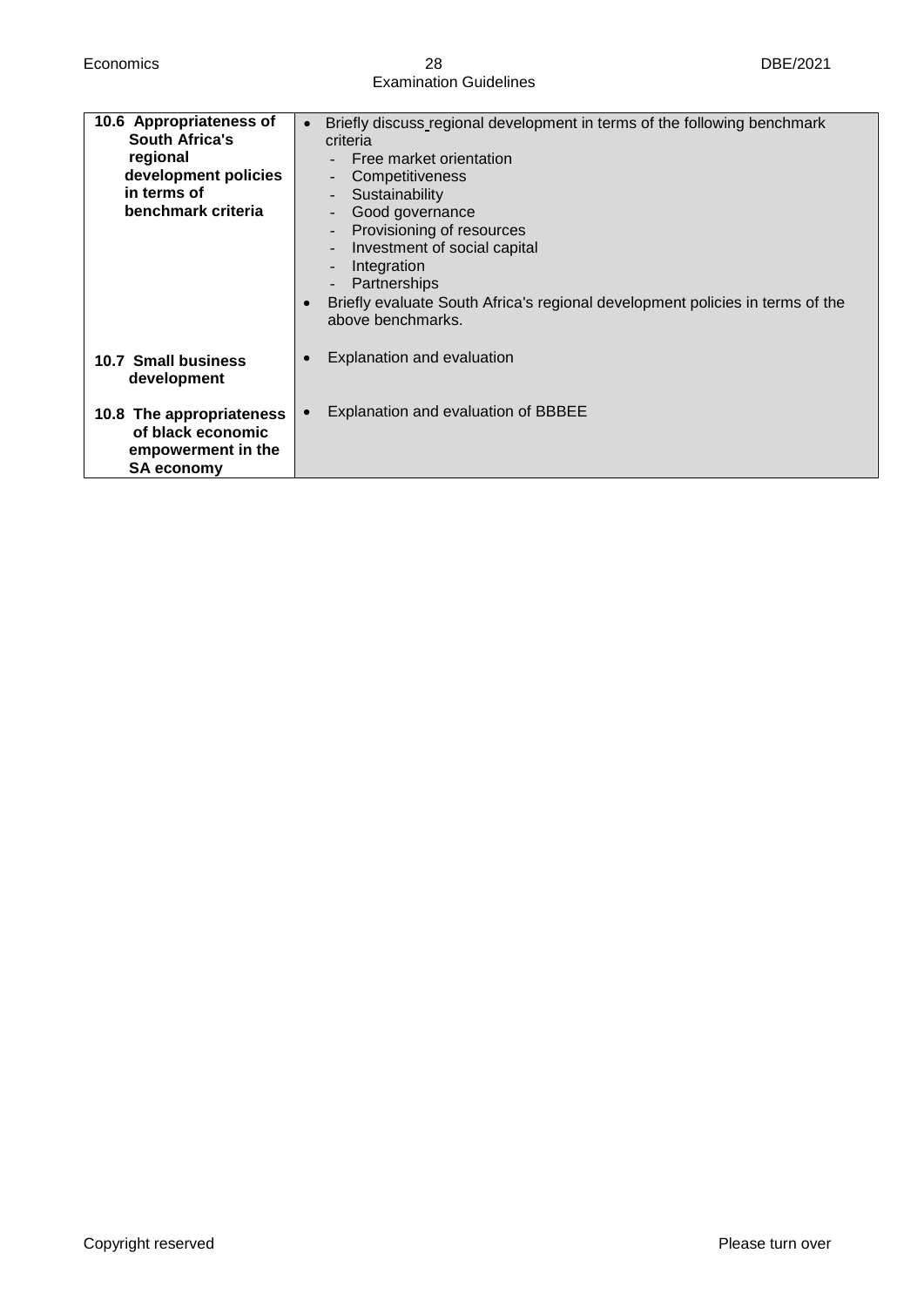#### Economics 29 DBE/2021 Examination Guidelines

| <b>TOPIC 11: ECONOMIC AND</b><br><b>SOCIAL INDICATORS</b>                              | <b>CONTENT DETAILS FOR TEACHING, LEARNING</b><br><b>AND ASSESSMENT PURPOSES</b>                                                                                                                                                                                                                                                                                                                                                                                                                                                                                                                                                                                                 |
|----------------------------------------------------------------------------------------|---------------------------------------------------------------------------------------------------------------------------------------------------------------------------------------------------------------------------------------------------------------------------------------------------------------------------------------------------------------------------------------------------------------------------------------------------------------------------------------------------------------------------------------------------------------------------------------------------------------------------------------------------------------------------------|
| Analyse South Africa's economic<br>and social performance<br>indicators and their uses |                                                                                                                                                                                                                                                                                                                                                                                                                                                                                                                                                                                                                                                                                 |
| 11.1 Assessing the<br>performance of an<br>economy                                     | Briefly describe the concepts<br>Briefly discuss the importance of measuring the performance<br>of the economy                                                                                                                                                                                                                                                                                                                                                                                                                                                                                                                                                                  |
| 11.2 Economic indicators                                                               | Discuss in detail the following economic indicators:<br>$\bullet$<br>Inflation rate indicators<br>o Production prices (PPI)<br>○ Consumer prices (CPI)<br><b>Foreign trade indicators</b><br>$\circ$ Terms of trade<br>$\circ$ The exchange rate<br><b>Employment indicators</b><br>○ Economically active population (EAP)<br>o Employment rate<br>o Unemployment rate<br><b>Productivity indicators</b><br>$\circ$ Labour productivity<br>o Remuneration per worker<br><b>Interest rate indicators</b><br>$\circ$ Repo rate (link to other interest rates such as prime rate)<br><b>Money supply indicators</b><br>M1<br>$\circ$<br>M <sub>2</sub><br>$\circ$<br>M3<br>$\circ$ |
| 11.3 Social indicators                                                                 | Discuss in detail the following social indicators:<br><b>Demographic indicators</b><br>o Population growth<br>o Life expectancy<br><b>Nutrition and health indicators</b><br><b>Nutrition</b><br>o Malnutrition<br>o Obesity<br><b>Health</b><br>Child mortality<br>$\circ$<br>Under 5 mortality<br>$\circ$<br>$\circ$ Spending on health<br>o Access to clean water<br>Access to sanitation<br><b>Education</b><br>o Percentage public-sector spending<br>o Percentage enrolment in secondary schools<br><b>Services</b><br>$\circ$ Electricity<br>o Refuse/Garbage removal<br>o Water supply<br>o Sanitation                                                                  |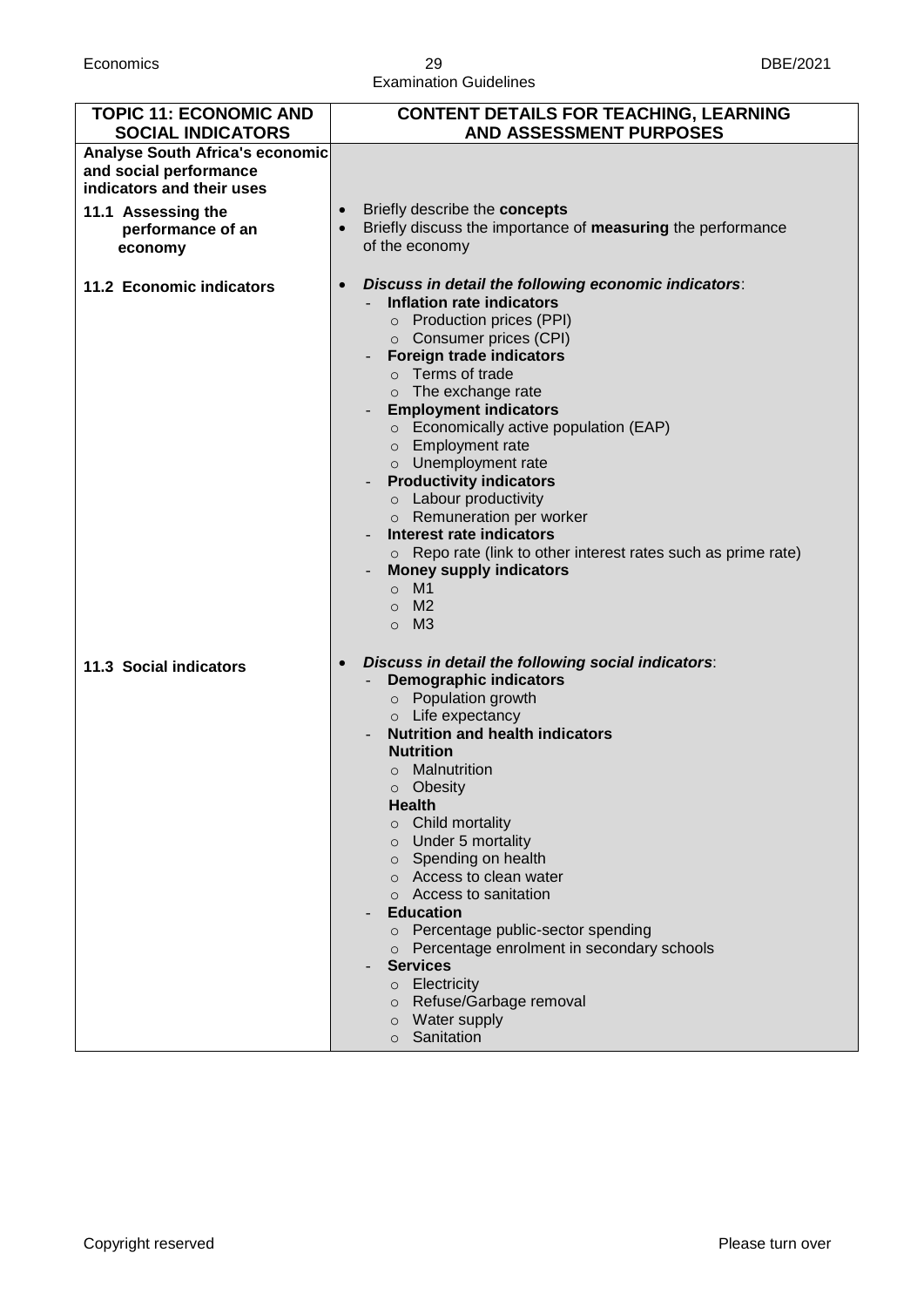Economics 30 DBE/2021 Examination Guidelines

|                                | <b>Housing and urbanisation</b><br><b>Housing</b><br>o Number of houses completed<br>Urbanisation<br>Natural growth in population<br>$\circ$<br>Migration<br>Founding of new towns<br>$\circ$                                                                                             |
|--------------------------------|-------------------------------------------------------------------------------------------------------------------------------------------------------------------------------------------------------------------------------------------------------------------------------------------|
| 11.4 International comparisons | Compare South Africa's growth and development performance with<br>$\bullet$<br>that of other countries by focusing on the following:<br>Globalisation<br>International standardisation (IMF, World bank, UN)<br>$\blacksquare$<br>Financial aid and support<br>Comparison and forecasting |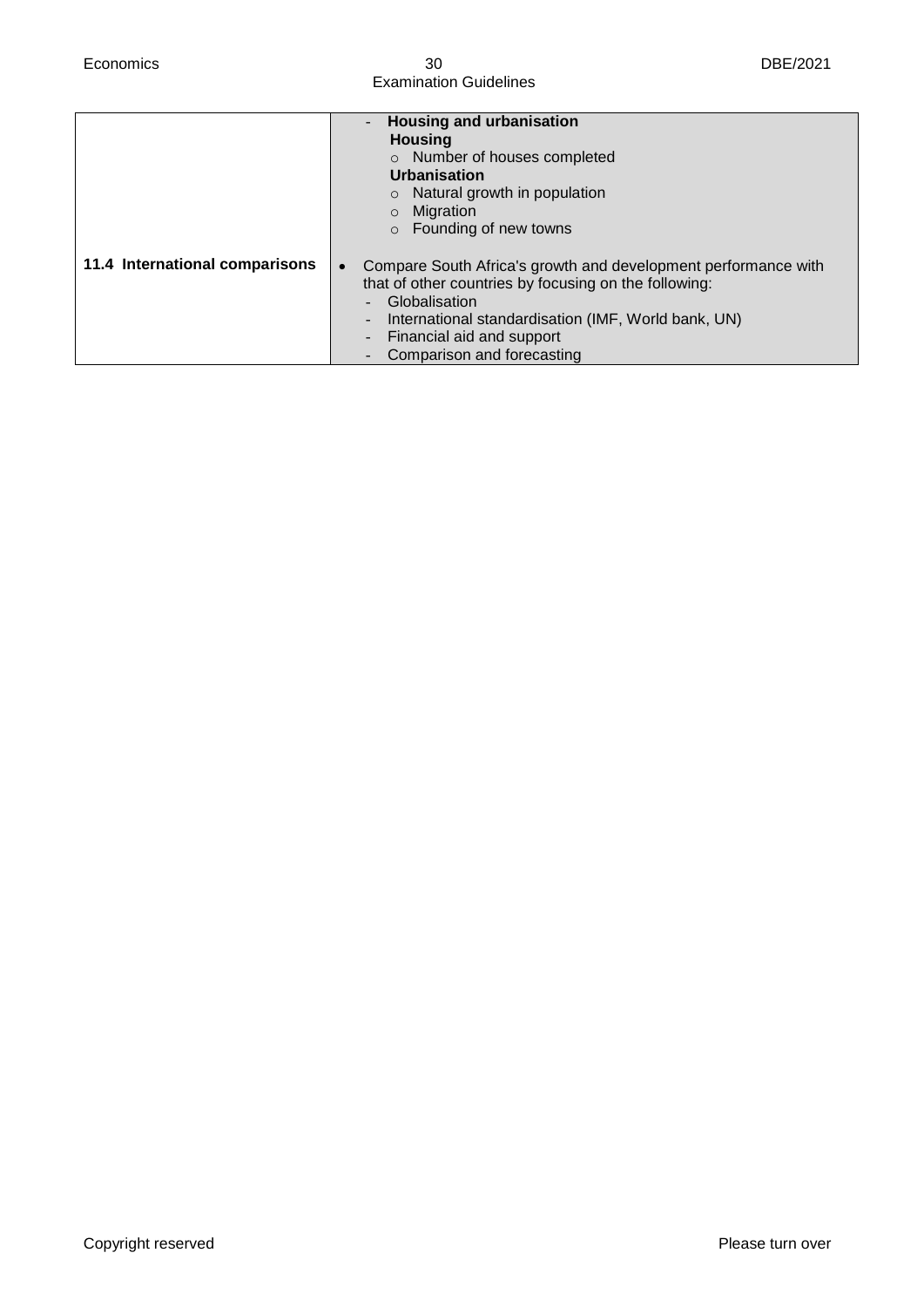#### Economics 31 DBE/2021 Examination Guidelines

| <b>MAIN TOPIC: CONTEMPORARY ECONOMIC ISSUES</b>                         |                                                                                                                                                                                                                                                                                                                                                                                                                                                                                                                                                                                                                      |  |
|-------------------------------------------------------------------------|----------------------------------------------------------------------------------------------------------------------------------------------------------------------------------------------------------------------------------------------------------------------------------------------------------------------------------------------------------------------------------------------------------------------------------------------------------------------------------------------------------------------------------------------------------------------------------------------------------------------|--|
| <b>TOPIC 12:</b><br><b>INFLATION</b>                                    | <b>CONTENT DETAILS FOR TEACHING, LEARNING</b><br>AND ASSESSMENT PURPOSES                                                                                                                                                                                                                                                                                                                                                                                                                                                                                                                                             |  |
| Analyse and investigate inflation and<br>the policies used to combat it |                                                                                                                                                                                                                                                                                                                                                                                                                                                                                                                                                                                                                      |  |
| 12.1 Inflation                                                          | Briefly describe the concept<br>$\bullet$<br>Briefly examine the following ways to measure inflation:<br>$\bullet$<br>Indexes (CPI/PPI)<br>Weighting (Basket of goods and services)<br><b>Inflation rate (Calculations)</b>                                                                                                                                                                                                                                                                                                                                                                                          |  |
| 12.2 Types and characteristics<br>of inflation                          | Explain the different types of inflation<br>$\bullet$<br><b>Consumer inflation</b><br>$\circ$ Headline inflation<br>$\circ$ Core inflation<br>o Administered prices inflation<br><b>Producer inflation</b><br>o CPI<br>o PPI<br><b>All inclusive inflation</b><br><b>Hyper inflation</b><br><b>Stagflation</b>                                                                                                                                                                                                                                                                                                       |  |
| 12.3 Causes of inflation                                                | Briefly distinguish between the different characteristics of<br>$\bullet$<br>demand-pull and cost-push inflation<br>Briefly compare the Monetarists' and Keynesian explanations<br>of inflation<br>Discuss the causes of demand-pull inflation<br>Increase in household consumption<br>o Decline in savings<br>$\circ$ Tax reduction<br>$\circ$ Access to credit<br>Investors' expenditure<br>Government expenditure<br><b>Export services</b><br>Discuss the causes of cost-push inflation<br>$\bullet$<br>Wages<br>Key inputs<br>Exchange rate depreciation<br>Profit margins<br>Productivity<br>Natural disasters |  |
| 12.4 Consequences of inflation                                          | Discuss in detail the consequences of inflation under the<br>$\bullet$<br>following headings:<br><b>Debtors/Creditors</b><br>Wage and salary earners<br><b>Investors and savers</b><br><b>Tax payers</b><br><b>Industrial stability</b><br>Unemployment/poverty<br><b>Balance of payments problems</b><br><b>Psychological influence</b>                                                                                                                                                                                                                                                                             |  |
| 12.5 The inflation problem in<br><b>South Africa</b>                    | Discuss expectations and inflation<br>Broadly outline the inflation problem in South Africa<br>$\bullet$                                                                                                                                                                                                                                                                                                                                                                                                                                                                                                             |  |
| 12.6 Measures to combat inflation                                       | Discuss in detail the measures to combat demand-pull and/or<br>$\bullet$<br>cost-push inflation<br><b>Monetary policy</b><br><b>Fiscal policy</b><br><b>Other measures</b>                                                                                                                                                                                                                                                                                                                                                                                                                                           |  |
| 12.7 Inflation targets                                                  | Evaluate the success of inflation targeting                                                                                                                                                                                                                                                                                                                                                                                                                                                                                                                                                                          |  |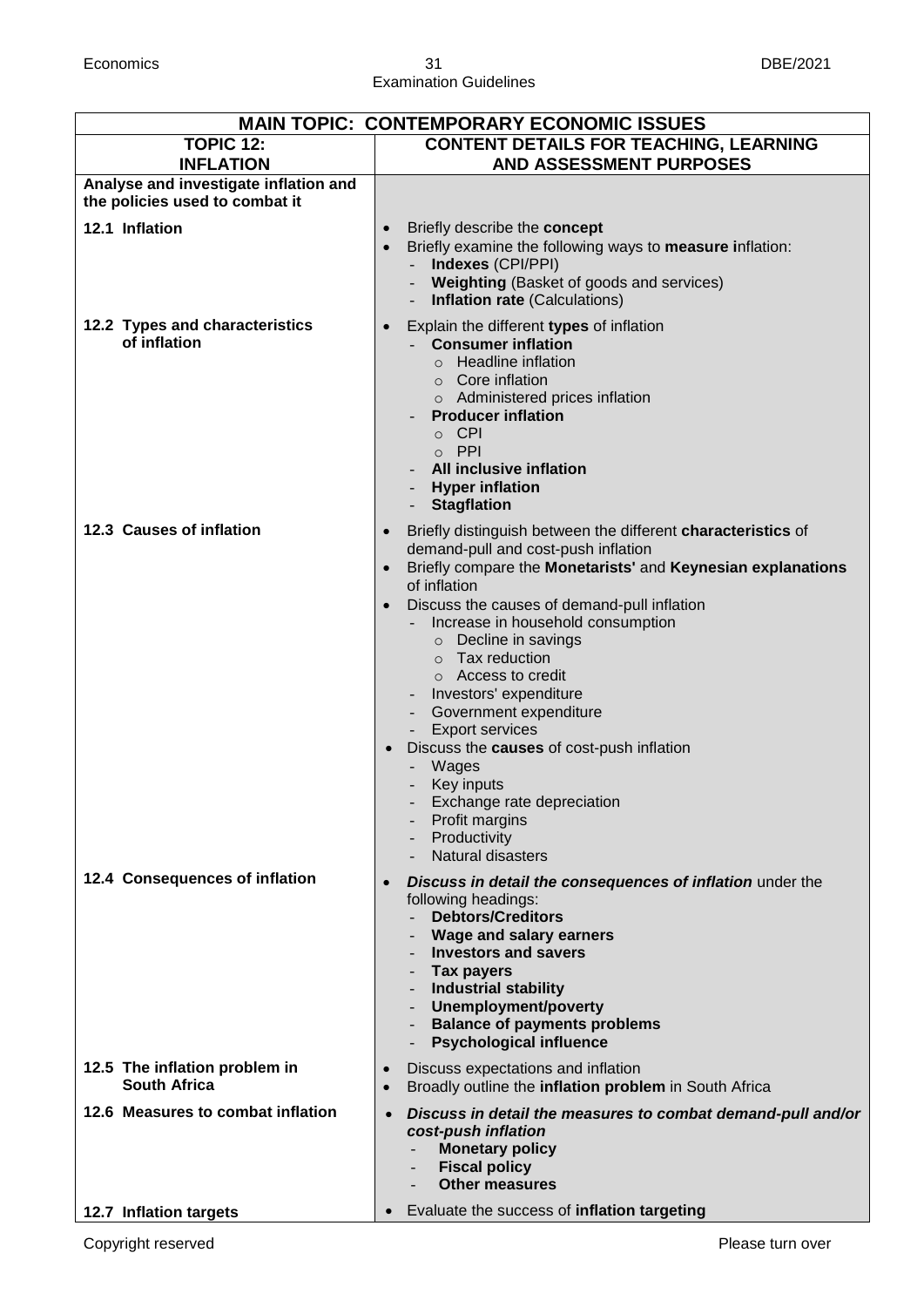#### Economics 32 DBE/2021 Examination Guidelines

| <b>TOPIC 13:</b><br><b>TOURISM</b>                                                                                                                                                   | <b>CONTENT DETAILS FOR TEACHING, LEARNING</b><br><b>AND ASSESSMENT PURPOSES</b>                                                                                                          |
|--------------------------------------------------------------------------------------------------------------------------------------------------------------------------------------|------------------------------------------------------------------------------------------------------------------------------------------------------------------------------------------|
| Debate the economic<br>importance of tourism for<br>South Africa and suggest<br>policies to promote it. Also<br>refer to the importance of<br>indigenous knowledge<br>systems (IKS). |                                                                                                                                                                                          |
| 13.1 Tourism                                                                                                                                                                         | Describe the relevant concepts<br>$\bullet$<br>Briefly explain the types of tourism<br>$\bullet$<br>Outline the ways to measure tourism                                                  |
| 13.2 Reasons for its growth                                                                                                                                                          | Briefly discuss the reasons for growth in the tourism industry<br>$\bullet$<br>(internationally and domestically)                                                                        |
| 13.3 The effects of tourism                                                                                                                                                          | <b>Examine in detail the effects of tourism</b><br><b>GDP</b><br><b>Employment</b><br><b>Poverty</b><br><b>Externalities</b><br><b>Environment</b><br><b>Investment</b>                  |
| 13.4 The benefits of tourism                                                                                                                                                         | <b>Examine in detail the benefits of tourism</b><br><b>Households</b><br><b>Businesses</b><br><b>State</b><br>Infrastructure development                                                 |
| 13.5 South Africa's profile                                                                                                                                                          | Discuss South Africa's tourism profile with reference to:<br>$\bullet$<br>Indigenous knowledge<br>$\circ$ heritage sites<br>o importance                                                 |
| 13.6 Policy suggestions                                                                                                                                                              | Discuss the Department of Tourism's <b>policy suggestions</b> under the<br>$\bullet$<br>following headings:<br>Marketing<br>Spatial distribution<br>Taxing<br>Infrastructure development |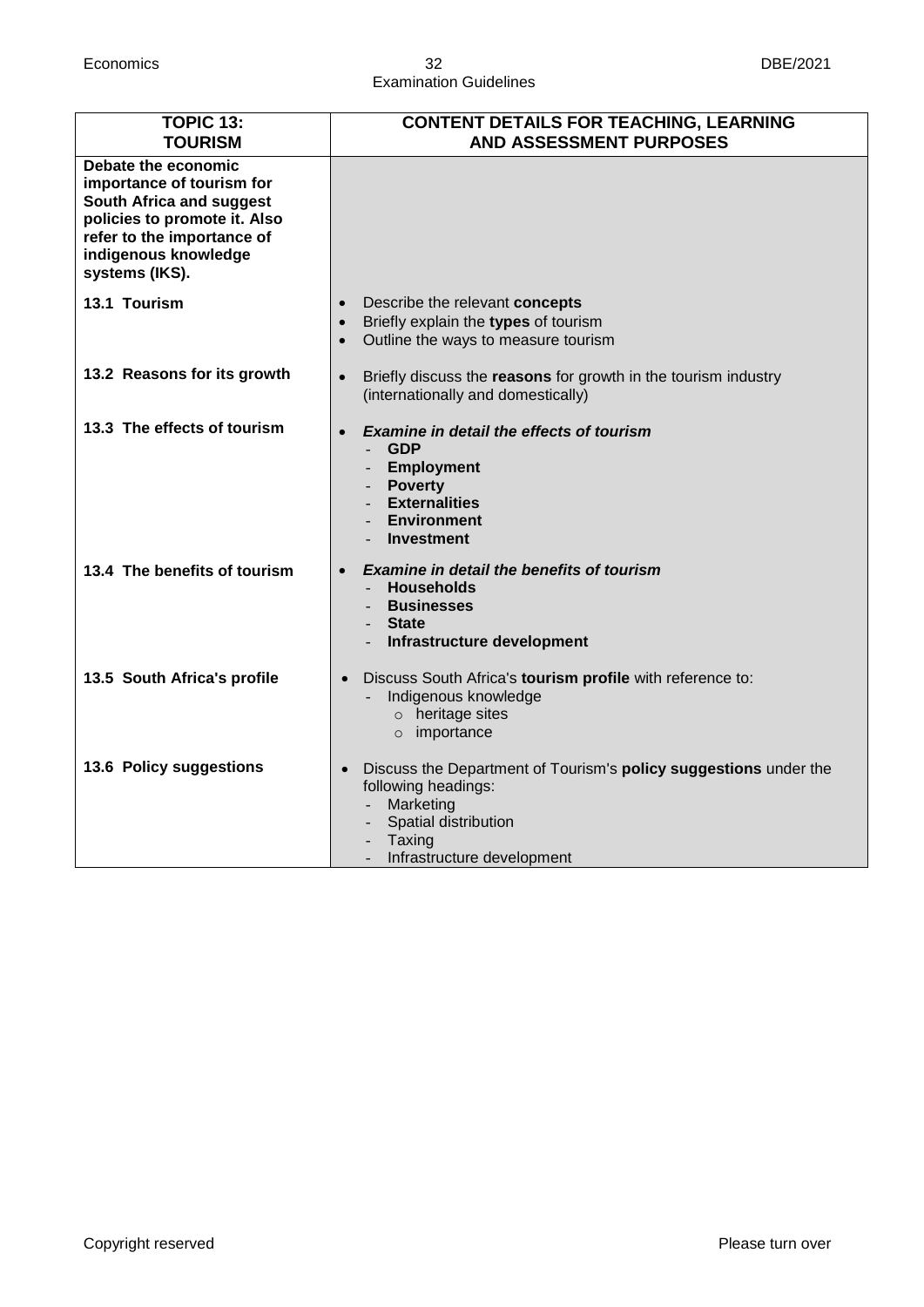#### Economics 33 DBE/2021 Examination Guidelines

| <b>TOPIC 14:</b><br><b>ENVIRONMENTAL</b><br><b>SUSTAINABILITY</b>                                                                                                           | <b>CONTENT DETAILS FOR TEACHING, LEARNING</b><br><b>AND ASSESSMENT PURPOSES</b>                                                                                                                                                                                                                                                                                                                                                                                                                                                                                                                                                                                       |
|-----------------------------------------------------------------------------------------------------------------------------------------------------------------------------|-----------------------------------------------------------------------------------------------------------------------------------------------------------------------------------------------------------------------------------------------------------------------------------------------------------------------------------------------------------------------------------------------------------------------------------------------------------------------------------------------------------------------------------------------------------------------------------------------------------------------------------------------------------------------|
| Analyse environmental<br>sustainability and investigate<br>recent international<br>agreements in this regard, for<br>example the Rio de Janeiro<br>and Johannesburg summits |                                                                                                                                                                                                                                                                                                                                                                                                                                                                                                                                                                                                                                                                       |
| 14.1 The state of the<br>environment                                                                                                                                        | Describe the relevant concepts<br>Discuss the state of the environment under the following headings:<br>$\bullet$<br>Pollution (definition and types)<br>Erosion<br>Deforestation<br>Climate change<br>Conservation<br>Preservation                                                                                                                                                                                                                                                                                                                                                                                                                                   |
| 14.2 Measures to ensure<br>sustainability                                                                                                                                   | Brief discussion of how the <b>markets</b> can be used to ensure<br>sustainability under the following headings:<br>The market does not take care of social costs and benefits<br>The market fails because of specific reasons<br>The mechanism of the market and social costs and benefits<br>Discuss in detail how the government can ensure sustainable<br>$\bullet$<br>development under the following headings:<br><b>Grant property rights</b><br>Pay for environmental use<br>Levy environmental tax<br>Pay environmental subsidies<br><b>Issue marketable permits</b><br><b>Command and control</b><br><b>Voluntary agreements</b><br><b>Education</b>        |
| 14.3 International measures                                                                                                                                                 | Discuss in detail the following problems and the international<br>$\bullet$<br>measures taken to ensure sustainable development under the<br>following headings:<br><b>Biodiversity</b><br><b>Chemical waste</b><br><b>Hazardous waste</b><br><b>Climate change policy</b><br>(Nations Framework Convention on Climate Change [UNFCC],<br>Kyoto Protocol, Paris agreement on climate change)<br>Indigenous knowledge<br>Explain the major international protocols and agreements on<br>sustainable development and evaluate their effectiveness to ensure<br>sustainability<br>Rio de Janeiro summit (UNCED)/Johannesburg summit (WSSD)<br>(Rio +10) / Rio +20 summit |
|                                                                                                                                                                             | Millennium Development Goals/Sustainable Development Goals                                                                                                                                                                                                                                                                                                                                                                                                                                                                                                                                                                                                            |